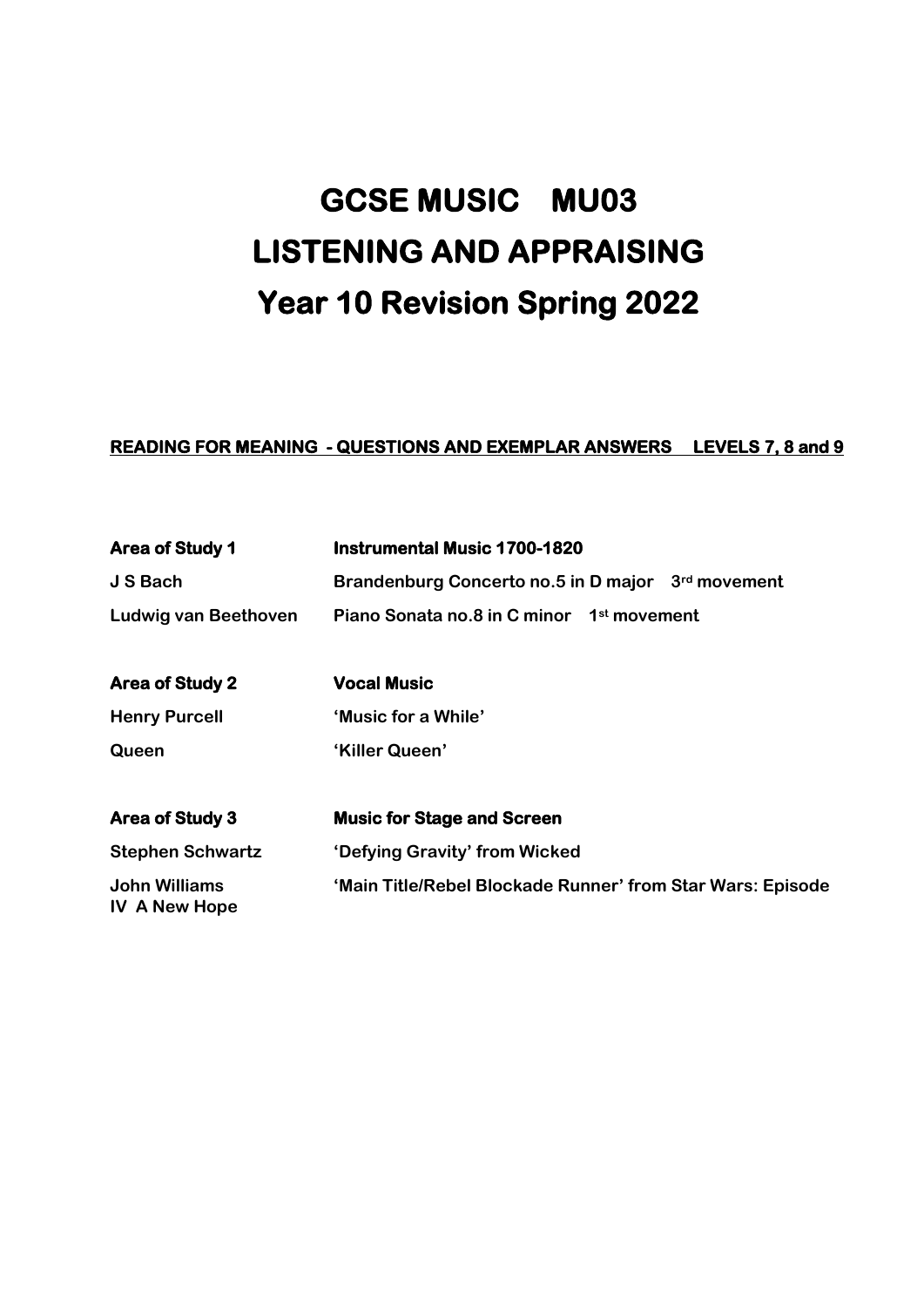#### **J S Bach Brandenburg Concerto no.5 in D major 3rd movement**

Bach wrote a set of 6 concerto grosso entitled the Brandenburg Concertos all for a different set of instruments. They were all written in the Baroque period between 1711 and 1720. The concerto grosso is a work for a group of soloists accompanied by a small, usually string, orchestra. The soloists are known as the concertino and the accompanying strings the ripieno. In this concerto grosso the concertino is made up of violin, flute and harpsichord and the ripieno a violin (would usually be 2), viola, cello and double bass. The harpsichord, along with the cello and double, usually create the continuo. This is effectively the bass line of a baroque piece. The usual job of the harpsichord is to 'realise' the figured bass. This is set numbers underneath the music which the harpsichord player will translate into chords. Each harpsichord player could do this differently and therefore on the music the notes are written smaller than the usual notes. The harpsichord fulfils the role of a soloist, ripieno and continuo throughout this movement. It is likely that, due to the virtuosic nature of the harpsichord part, Bach played this himself.

The structure of movement 5 is ABA (ternary) form. The two A sections are exactly the same, which is unusual since there is normally a slight variation in the second A to the first. Bars 1-78 are repeated exactly the same as 233-310. Section A is also a fugue and this could describe the structure as well as the texture.

Section A begins in D major, with brief sections in the dominant key of A major. This is in 2/4 but due to the use of quavers this sounds like 6/8. As this is based on a gigue, a baroque dance, the time signature of 6/8 would be much more common. The first subject is played by the violin and features a dotted rhythm and triplets and focuses on the tonic and dominant pitches of D major. This is repeated by the flute as the violin plays the countersubject which is simply 4 quavers with rests in between them. The texture builds up in the opening bars from monophonic to 2-part counterpoint and then to 3 and 4-part counterpoint when the left and right hand of the harpsichord enter. This is a fugue and creates a polyphonic or contrapuntal texture. The harpsichord is more virtuosic from the outset with scalic passages and the use of trills (ornamentation which is typical of the baroque period). These trills were used to ensure the notes could be sustained as this was not able to happen on a harpsichord. At some points in section A the solo violinist and flute play in unison to ensure they can be heard over all of the instruments in the ripieno. In B39 there is the first use of stretto. This is when the entries of the fugue overlap as they are every 1 bar as oppose to the 2 at the beginning. This section ends in D major with a perfect cadence.

The B section begins at bar 79 in the relative minor of B minor, with a new theme in the flute. The solo violinist is marked at p, one of the few dynamics in this piece. This is to ensure that the main melody on the flute can be heard properly. This a varied version of the subject from section A. It still includes a dotted rhythm and focuses on the tonic and dominant notes of the new key however an appoggiatura and minim are now added the accompaniment from the harpsichord is based on triplets. The cello and harpsichord also play a tonic pedal to confirm the new key of B minor. The key then passes through F# minor with a perfect cadence at B98-99. The original subject and new variant are developed throughout section B. Fragments of the subject are used in B177, the key modulates through B minor, F# minor, A major, E minor and back to B minor, B93 uses a different rhythm and the subject is used to create a canon on the harpsichord in B163.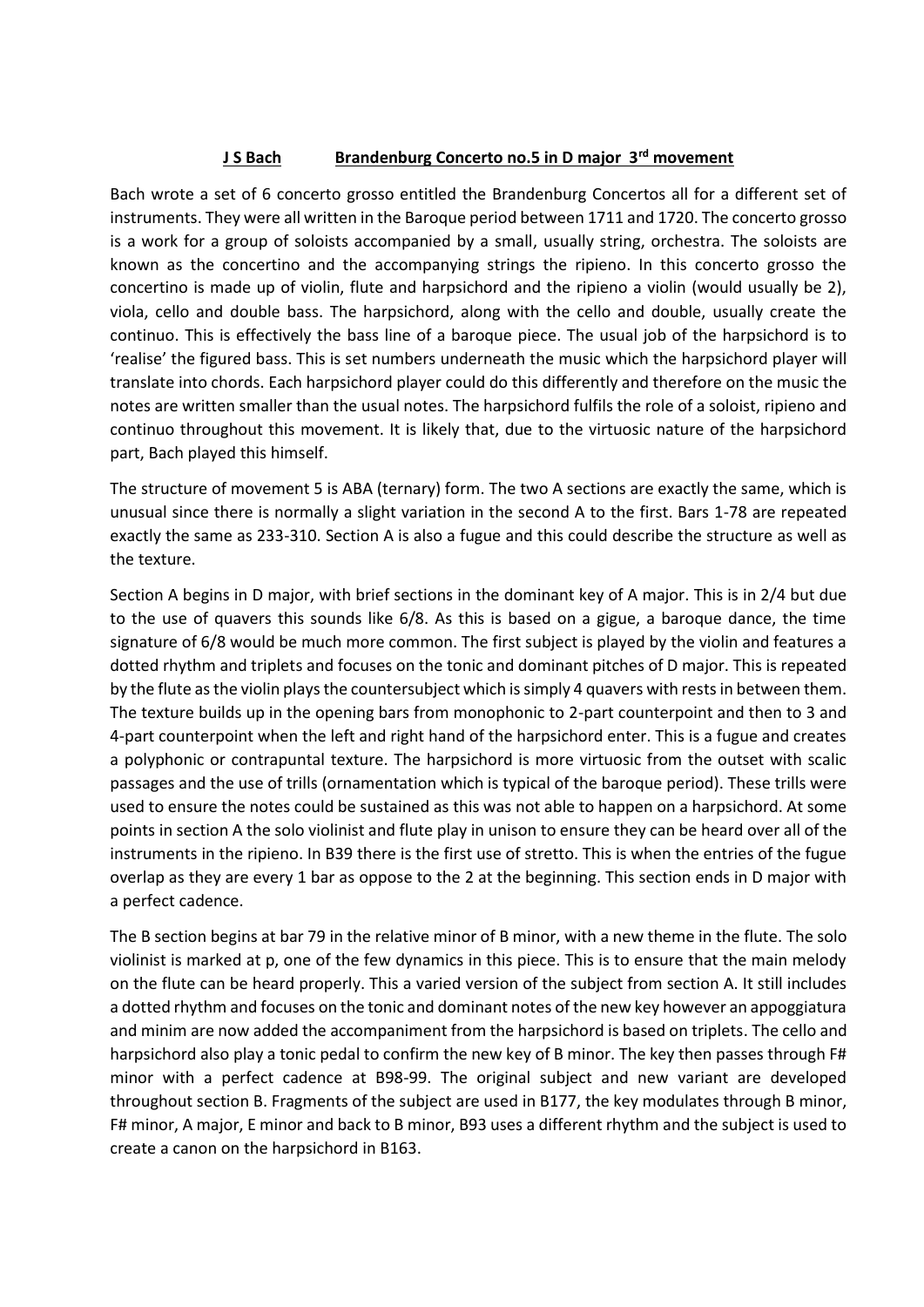In section B the concertino instruments are the main focus and they interact further. They continue to play in unison to reinforce the melody e.g. B130 as well as 2-part counterpoint between lute and violin in B117, harmonies of a 3<sup>rd</sup> in B107 and antiphony between the flute and violin and harpsichord at B106. The texture is not polyphonic throughout this whole section and instead includes homophony, canon, dialogue (antiphony), 3rds and 8ves until the build-up of rising sequences with the whole orchestra at the end of the section with a perfect cadence in B minor.

Then, at the beginning of the final A section, there is an additional D major chord in the continuo to establish the return of the tonic key.

Main features of the Baroque period include ornamented melodic lines, which are found in this movement. Diatonic chords are also used (I, II, IV, V and VI) as well as different musical devices like sequences, pedals and suspensions. There are also only terraced dynamics – leaps from loud to soft – rather than the crescendos and wide ranges of dynamics we currently use today.

## **Grade 7**

- 1. What is a concerto grosso?
- 2. Give the instruments that are part of the concertino and ripieno? Which instrument is both?
- 3. Give the overall structure of the piece with bar numbers and the main key.
- 4. Describe how the texture changes in the opening section.
- 5. Describe the first subject and countersubject (first played by the solo violinist).
- 6. Map out the keys in section A and B.
- 7. Describe the dynamics of this piece.
- 8. What is figured bass, who uses it and why is it used?
- 9. Why does the harpsichord have some notes which are smaller than others e.g. B10 RH?
- 10. Name 3 textures used in this piece.

#### **Grade 8 (all of 7 + these)**

- 11. What is stretto and when is it used?
- 12. How is the melody in section B similar and different to the first subject?
- 13. What makes this piece a gigue?
- 14. Why do the solo flute and violin sometimes play in unison?
- 15. How does Bach prepare the listener for the return to section A?

#### **Grade 9 (all of 7 and 8 + these)**

- 16. How do the concertino instruments interact in this piece?
- 17. Give 5 features of this piece which make it Baroque.
- 18. Why could the harpsichord part be described as virtuosic?
- 19. Give 3 ways the subject is developed in section B.
- 20. Give 4 ways that Bach breaks from tradition in this concerto.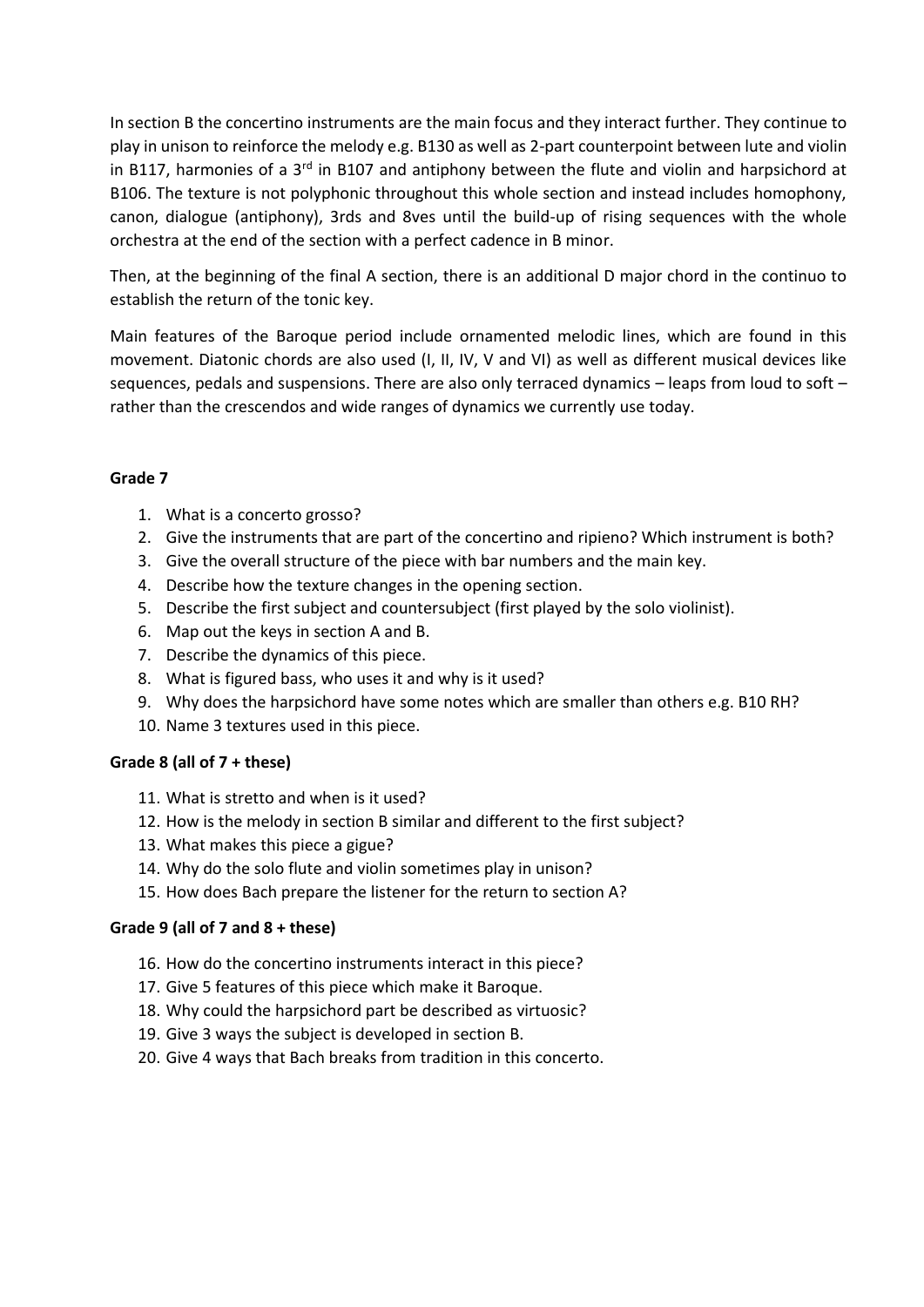#### **EXEMPLAR ANSWERS:**

#### **Grade 7**

- 1. What is a concerto grosso? A piece for a small group of soloists and accompaniment
- 2. Give the instruments that are part of the concertino and ripieno? Which instrument is both? Concertino – violin, flute, harpsichord Ripieno – violin, viola, cello and double bass
- 3. Give the overall structure of the piece with bar numbers and the main key. B1-78 Section A B79-232 Section B B233-end Section A = ternary
- 4. Describe how the texture changes in the opening section. Builds from monophonic to 2 part counterpoint to 3 then 4 part counterpoint (fugal).
- 5. Describe the first subject and countersubject (first played by the solo violinist). First subject has a dotted rhythm (based on tonic and dominant) and triplets. The countersubject is 4 quavers with rests between.
- 6. Map out the keys in section A and B. D major – A major – E major – A major – D major B minor – F# minor – A major – E minor – D major – B minor
- 7. Describe the dynamics of this piece. No dynamics included (texture makes it loud or quiet). Some included to show who should have the melody. Doubling is used to ensure melodies can be heard.
- 8. What is figured bass, who uses it and why is it used? Numbers which show the chords that should be played by the harpsichord player (shorter version than writing it all).
- 9. Why does the harpsichord have some notes which are smaller than others e.g. B10 RH? Harpsichord players can 'realise' the figured bass differently. This is only one interpretation.
- 10. Name 3 textures used in this piece. Monophonic, polyphonic, antiphony, 2-part counterpoint, 3-part counterpoint, homophonic

- 11. What is stretto and when is it used? Faster entries of a fugue which makes them overlap – used in B39-40
- 12. How is the melody in section B similar and different to the first subject? Dotted rhythm and use of tonic and dominant. Also includes a minim and appoggiatura. Also has a triplet accompaniment.
- 13. What makes this piece a gigue? Feeling of 6/8 even though it is in 2/4 due to use of triplet rhythms. (typical of a movement 3).
- 14. Why do the solo flute and violin sometimes play in unison? This ensures the melody is louder than the accompanying ripieno and ca be heard.
- 15. How does Bach prepare the listener for the return to section A? Playing a D major chord.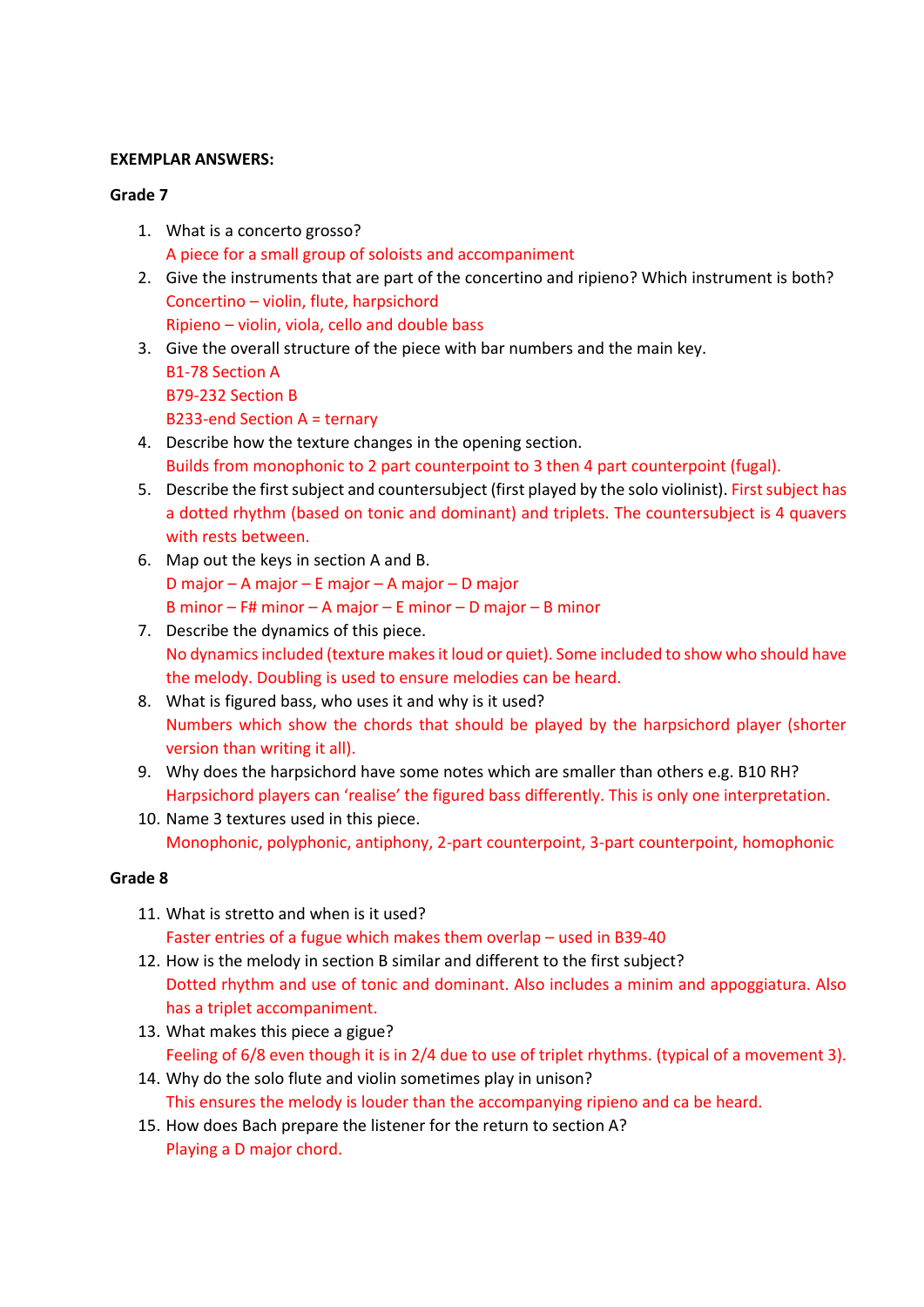- 16. How do the concertino instruments interact in this piece? Use of unison, 3rd harmonies, dialogue (antiphony)
- 17. Give 5 features of this piece which make it Baroque. Use of diatonic harmonies, primary chords, ornamentation, harpsichord (continue), use of pedals, suspensions, seuences
- 18. Why could the harpsichord part be described as virtuosic? Use of scalic passages (very fast) **Counterpoint Canon**
- 19. Give 3 ways the subject is developed in section B. Modulating through different keys, fragmenting, use of a canon, development and changing of the original rhythm,
- 20. Give 4 ways that Bach breaks from tradition in this concerto. Using 2/4 rather than 6/8 for a gigue, having the harpsichord as a soloist, not varying section A when it is repeated, only having 1 violin in the ripieno rather than 2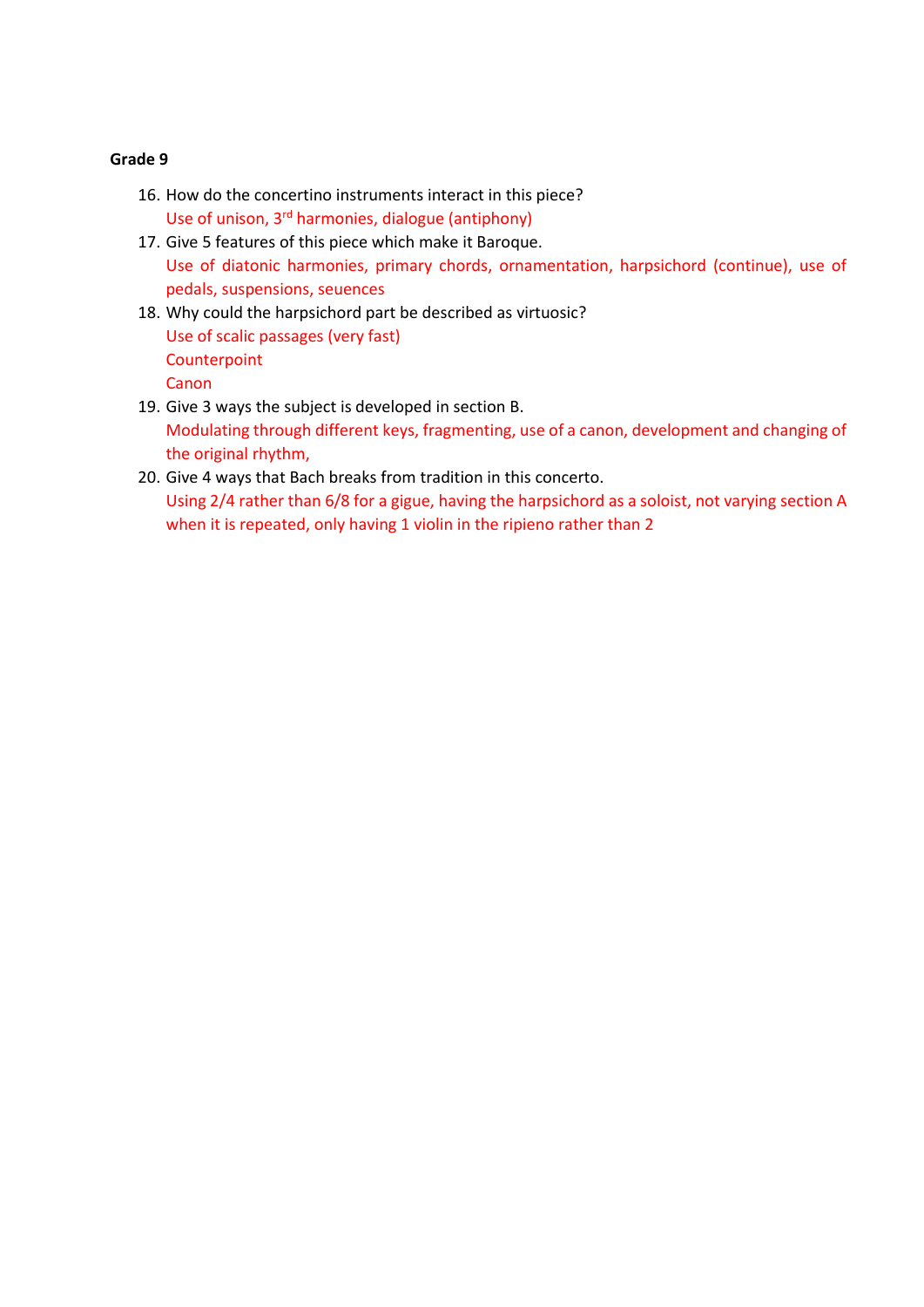## **Ludwig van Beethoven Piano Sonata no.8 in C minor 1st movement**

The harpsichord became outdated in the Classical period and the fortepiano, an early type of piano, was used by the likes of Mozart, Haydn and Beethoven. Similarly to the piano of today, and unlike the harpsichord, it could vary the dynamics and include articulation such as accents. Despite the development of the piano it was still unlike the piano we have today as it had no sustain pedal and had a keyboard range of about 6 octaves, compared to the 7 ½ we have now).

Beethoven wrote 32 piano sonatas, a piece for solo piano, and his 8<sup>th</sup> sonata was published in 1798. The name 'Pathetique' refers to suffering and the emotion that should be felt within the piece – this was a typical theme in Romantic music and shows how Beethoven spanned the Classical and Romantic periods. Romantic music was full of intensity and passion and therefore the development of the piano was extremely important. Without the use of dynamics and accents some of this emotion would be lost.

A sonata is typically a piece for a solo instrument, sometimes with piano accompaniment, and in up to 3 movements. This first movement is usually in sonata form which consists of an exposition, development and recapitulation. This structure was developed in the classical era where composers made a balanced piece of music (where the first idea returns at the end) and tried to ensure there was contrast (through the use of 2 subjects). Beethoven has slightly adapted this Classical structure to fit in with his Romantic style by including an introduction and repeats of this at different points throughout the movement.

The introduction is a 10 bar section in the tonic key of C minor – the choice of tonality adds to the emotion. It is at a Grave tempo. Four bars of this returns at the start of the development section and the coda. This is an unexpected structural device. The chords in the introduction are marked 'fp' so sound heavily accented and adds to the drama of the opening. There is a lot of use of dotted rhythms and they are played with a homophonic texture – there are some scalic passages in the right hand. The first 6 notes form a motif which is developed using a sequence so B2 uses the same pattern but is a  $4<sup>th</sup>$ higher in pitch. There is an interrupted cadence in B9 – which is rarely seen in classical music. There is also use of diminished  $7<sup>th</sup>$  chords for example B2 and 4 – these are found in many pieces of Romantic music and add to the drama.

The exposition begins at B11 with the first subject in the tonic key of C minor. The time signature has changed from 4/4 to 2/2 as the tempo has also changed to Allegro di molto e con brio – this means very fast with vigour. This is also known as the 'Rocket Theme' because it is ascending very light with staccato notes and repeats an octave higher. In the accompaniment there is broken octaves, also known as a murky bass, on the tonic note of C and these are repeated quavers – this creates a tonic pedal. One Romantic feature is the inclusion of an augmented 2<sup>nd</sup> interval in the melody between Ab and B in B12. Another is the use of an augmented  $6<sup>th</sup>$  chord which is played as a broken chord between both hands just before the transition. All of this section has the texture of melody dominated homophony.

A transition section from B35 links this to the second subject and this idea is very similar to the 1<sup>st</sup> subject with a rising staccato melody. The transition passes through different keys to get to Eb minor at the start of the second subject. Just before the  $2^{nd}$  subject starts there are 2 bars of monophonic texture where just the right hand plays 2 notes.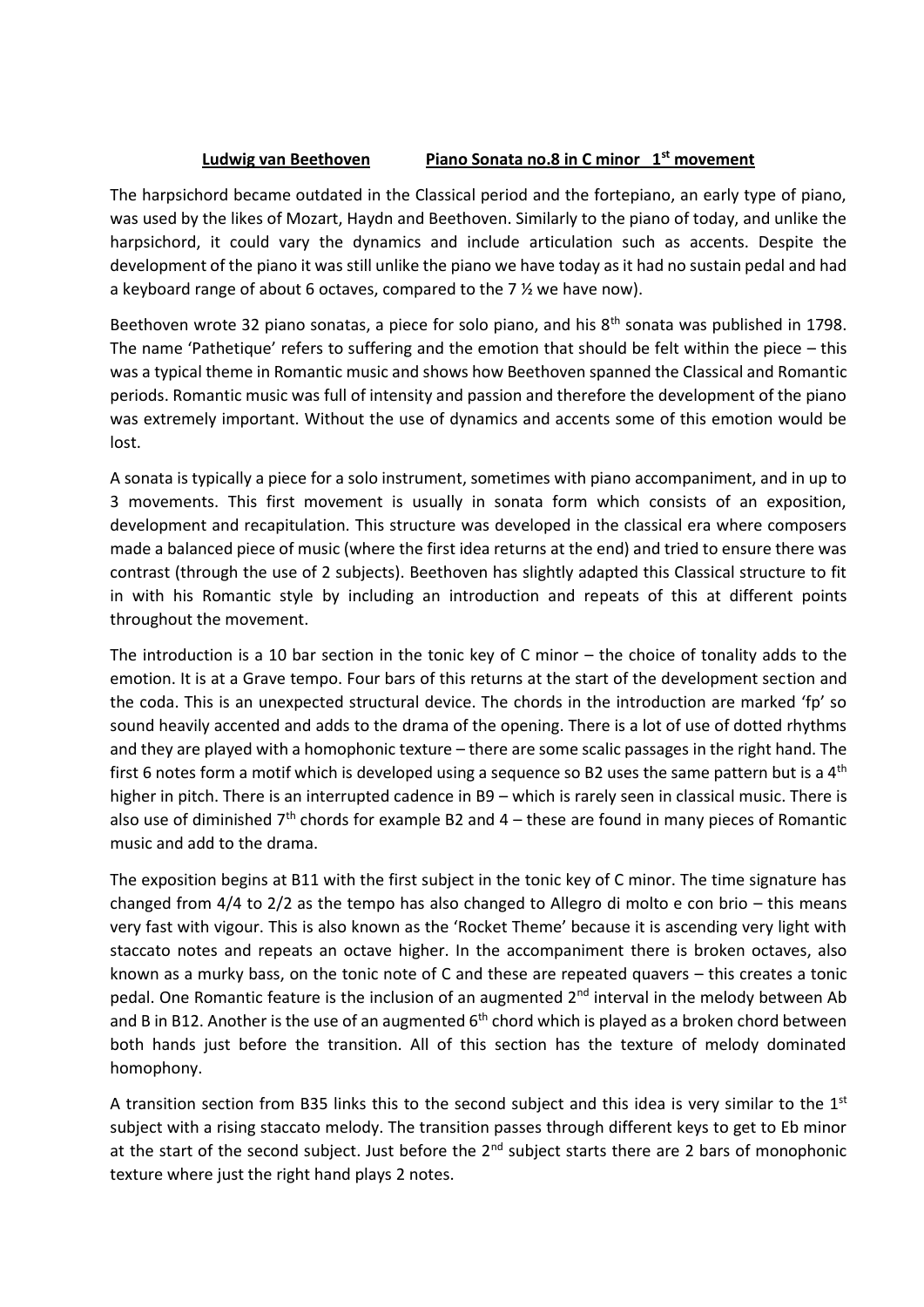The  $2^{nd}$  subject begins at B51 in the key of Eb minor – this is not an expected modulation so does not conform to the classical sonata form key change where you would expect the dominant key. Staying in a minor key links to the Pathetique emotion. The 2<sup>nd</sup> subject has 2 ideas included. The first idea uses a cross hand technique where the right-hand plays over the left hand – this is a more complex piano performance technique. The left hand has constant crotchets and has a dominant pedal on Bb. This subject includes slurs, acciaccaturas and mordents. This section modulates through 3 keys before finally going to Eb major in the second section of the  $2^{nd}$  subject at B89.

The 2<sup>nd</sup> section is now in a related key and is more in keeping with a classical sonata. This section also uses an Alberti bass accompaniment which is typical of the Classical period. This section also includes contrary motion between hands and they become very far apart. This is an example of how he further exploits the range of the piano that he now has available to him.

The codetta, beginning in B113, has a similar left hand to the second subject and the melody contains a descending scale. A major version of the rocket theme then returns before the exposition finishes on a dominant chord of C minor (G minor) and it all repeats – as is typical of sonata form.

The development begins in B137 and typically uses ideas from the first 2 subjects and changes them often with many modulations to different keys. Before Beethoven introduces the development section 4 bars of the introduction return at a Grave tempo but this time in G minor. This change of structure is not in keeping with the classical period sonata form.

The development section begins in the key of E minor with material from the transition (B35) and the accompaniment is the tonic pedal broken octaves from the 1<sup>st</sup> subject. Ideas are then played from the 2<sup>nd</sup> and 1<sup>st</sup> subject but in a variety of keys. A dominant preparation begins 30 bars from the end of the development where a G is constantly played as a dominant pedal. This is to prepare the listener for the returning key of C minor when the recapitulation brings the  $1<sup>st</sup>$  and  $2<sup>nd</sup>$  subject back. There is a long monophonic scale at the end of this section which leads back to C minor.

The recapitulation, beginning in B195, brings the  $1<sup>st</sup>$  subject back in C minor. The  $2<sup>nd</sup>$  subject returns but this time in the subdominant key of F minor – this is very unusual for a classical sonata where you would expect the 2<sup>nd</sup> subject to be in the tonic key preparing for a perfect cadence at the end. Section 2 of the 2<sup>nd</sup> subject does return in C minor and both sections are very similar to the exposition. The codetta returns in B177 a 3<sup>rd</sup> lower – this time based around C minor. The coda, in B295, is a returning idea from the introduction before the rocket theme  $(1<sup>st</sup>$  subject) completes the piece in C minor with a big crescendo and a perfect cadence in C minor (V-I).

- 1. Name all the features that make this piece a Pathetique.
- 2. Why was it important that Beethoven had use of the new pianoforte when composing a 'Pathetique'?
- 3. Name and describe the structure of this movement.
- 4. How does Beethoven change the structure to make it more suiting to the Romantic era?
- 5. List all of the important keys throughout the piece and the section where they are used.
- 6. Give 3 ways in which Beethoven makes use of the new pianoforte.
- 7. How is music from the introduction used again?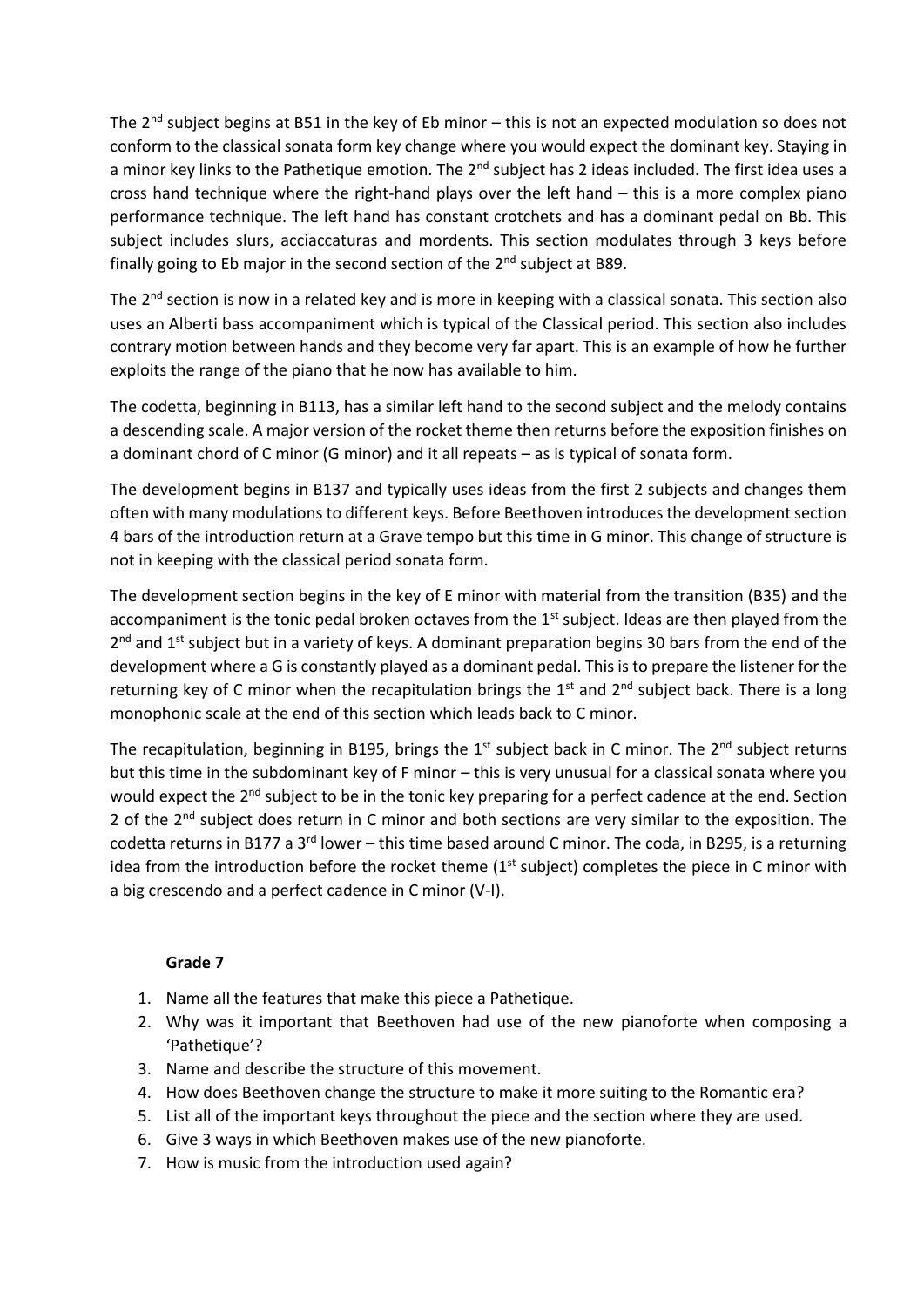- 8. What is the transition based on and why do you need a transition section?
- 9. Give the 3 different textures used in this piece and where each is included.
- 10. Describe the accompaniment in the  $1<sup>st</sup>$  and  $2<sup>nd</sup>$  subjects.

## **Grade 8 (all of 7 + these)**

- 11. What are the characteristic features of the introduction?
- 12. How is drama created in the introduction?
- 13. What are the main features of the first subject?
- 14. What are the main features of the second subject?
- 15. What is the main way that material is developed in the development section?

## **Grade 9 (all of 7 and 8 + these)**

- 16. What are all of the Classical features within this piece?
- 17. What are all of the Romantic features in this piece?
- 18. How does Beethoven exploit the piano in this piece?
- 19. Describe the 2 types of chromatic harmony used in this piece and why Beethoven chose to use it (include bar numbers).
- 20. How is tension built throughout the piece?

#### **EXEMPLAR ANSWERS:**

- 1. Name all the features that make this piece a Pathetique.
	- a. Chromatic harmony
	- b. Changes in dynamics (emotion)
	- c. Modulations to distant keys
	- d. Structural freedom by including a slow introduction and repeating it
	- e. Interrupted cadence in B9
- 2. Why was it important that Beethoven had use of the new pianoforte when composing a 'Pathetique'?
	- a. Without a piano that could play dynamics/articulation Beethoven would not have been able to produce the emotion required for a true Pathetique
- 3. Name and describe the structure of this movement.
	- a. Sonata form introduction, exposition, development, recapitulation + coda
	- b. Before the development and at the start of the coda 4 bars of the introduction returns
	- c. The exposition has a 1<sup>st</sup> and  $2^{nd}$  subject the  $2^{nd}$  subject is in 2 sections
	- d. There is a transition between the  $1<sup>st</sup>$  and  $2<sup>nd</sup>$  subject
- 4. How does Beethoven change the structure to make it more suiting to the Romantic era?
	- a. He brings back sections of the introduction before the development and coda
- 5. List all of the important keys throughout the piece and the section where they are used.
	- a. Intro C minor
	- b.  $1<sup>st</sup>$  subject C minor
	- c.  $2^{nd}$  subject Eb minor then Eb major
	- d. Development slow bars G minor then E minor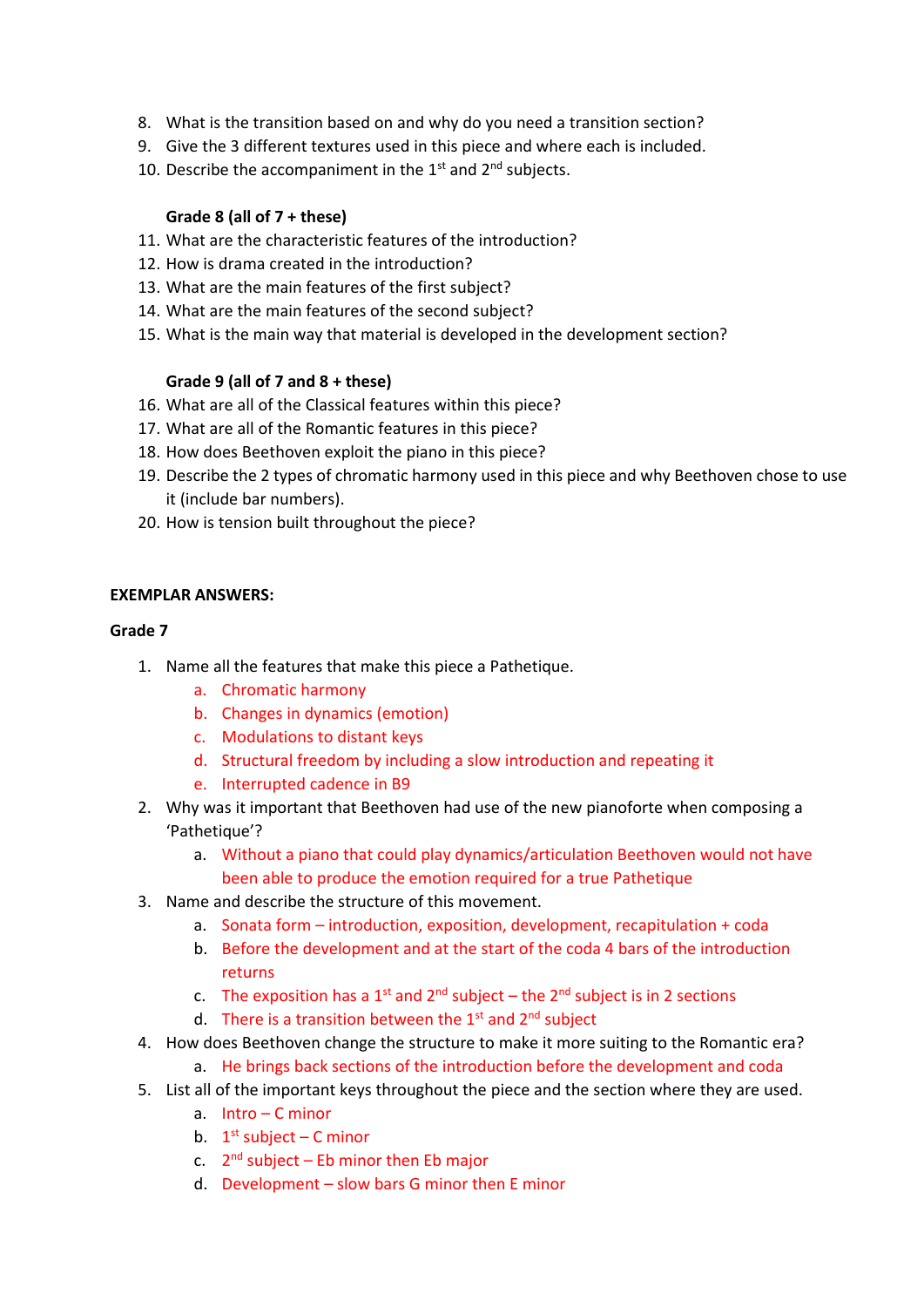- e. Recap  $1^{st}$  subject C minor
- f. Recap  $2^{nd}$  subject F minor then C minor
- 6. Give 3 ways in which Beethoven makes use of the new pianoforte.
	- a. Cross hands technique
	- b. Contrary motion so the full range is used as hands move way from each other
	- c. Use of accents/sf and dynamics
- 7. How is music from the introduction used again?
	- a. Returns before the development and coda
	- b. In G minor the first time
	- c. 6 note motif is sequenced to develop the idea
- 8. What is the transition based on and why do you need a transition section?
	- a. It is based on the ascending rocket theme
	- b. The transition helps you modulate from the tonic in the  $1<sup>st</sup>$  subject to a related key in the  $2^{nd}$  so it is not so sudden
- 9. Give the 3 different textures used in this piece and where each is included.
	- a. Introduction = homophonic
	- b.  $1<sup>st</sup>$  and  $2<sup>nd</sup>$  subject = melody dominated homophony
	- c. Bars of monophonic before the  $2<sup>nd</sup>$  subject and at the end of the development
- 10. Describe the accompaniment in the  $1<sup>st</sup>$  and  $2<sup>nd</sup>$  subjects.
	- a. 1<sup>st</sup> subject is accompanied with a murky bass broken octave tonic pedal tremolo)
	- b. 2<sup>nd</sup> subject section 1 with a dominant pedal and even crotchets
	- c. 2<sup>nd</sup> subject section 2 alberti bass

- 11. What are the characteristic features of the introduction?
	- a. Dotted rhythms
	- b. Use of sequence
	- c. Fp dynamics and changes between f and p
	- d. Diminished 7<sup>th</sup> chords
	- e. Right hand flourishes
- 12. How is drama created in the introduction?
	- a. Use of dynamics and sudden changes
	- b. Use of chromatic harmony including diminished 7ths
	- c. Interrupted cadence
	- d. Over 2 octave chromatic scale at the end
- 13. What are the main features of the first subject?
	- a. Ascending
	- b. Staccato articulation
	- c. Tonic pedal accompaniment
	- d. Use of an augmented 2<sup>nd</sup> interval
- 14. What are the main features of the second subject?
	- a. Cross hands technique
	- b. Ornamentation including mordent and acciaccatura
	- c. More slurs than  $1<sup>st</sup>$  subject
	- d. Even crotchet accompaniment
- 15. What is the main way that material is developed in the development section?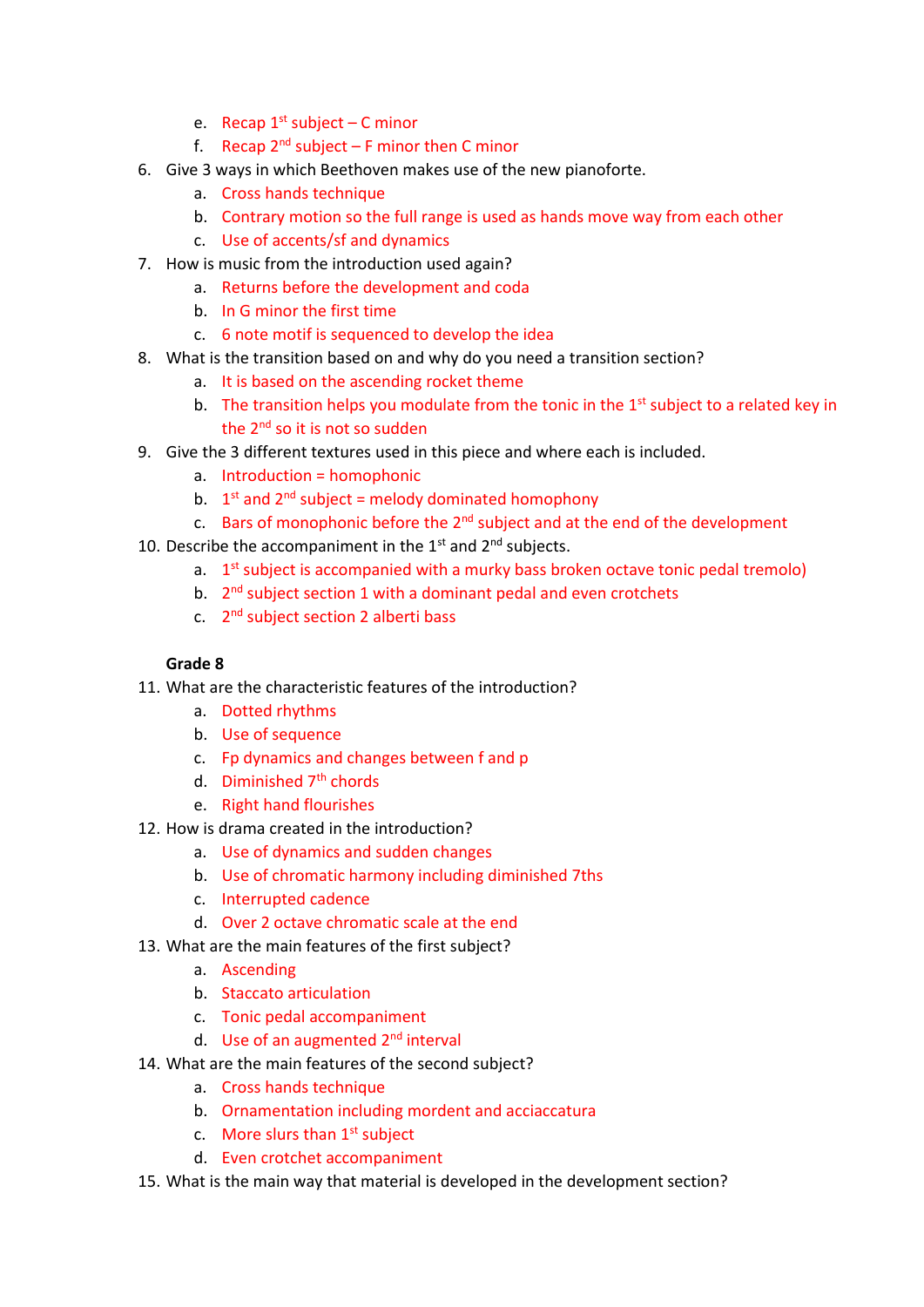- a. Use of modulation to other keys
- b. Repetition of ideas in a new order
- c. Layering of different ideas e.g. transition idea with LH from subject 1

- 16. What are all of the Classical features within this piece?
	- a. Sonata form structure
	- b. Periodic phrasing (mostly 4 bars)
	- c. Alberti bass accompaniment in  $2<sup>nd</sup>$  subject section 2
	- d. Dominant preparation to the recapitulation
- 17. What are all of the Romantic features in this piece?
	- a. Interrupted cadence
	- b. Added slow introduction
	- c. Change of tempo
	- d. Use of diminished  $7<sup>th</sup>$  and augmented  $6<sup>th</sup>$  harmony
	- e. Extra sections of the slow introduction as part of the structure
	- f. Cross hands piano
	- g. Range of dynamics and range of notes used on the piano
	- h. Modulation to un-related and un-expected keys e.g. subdominant of F minor in recapitulation
- 18. How does Beethoven exploit the piano in this piece?
	- a. Contrary motion
	- b. Dynamics
	- c. Articulation
	- d. Cross hands
- 19. Describe the 2 types of chromatic harmony used in this piece and why Beethoven chose to use it (include bar numbers).
	- a. Diminished  $7<sup>th</sup>$  e.g. B2
	- b. Augmented  $6<sup>th</sup>$  e.g. B34
	- c. This unexpected harmony creates tension for the listener as the chords need to resolve as they create clashes. This creates a more emotional piece which fits in with Beethoven's intentions.
- 20. How is tension built throughout the piece?
	- a. Changes of tempo
	- b. Rising  $1<sup>st</sup>$  subject
	- c. Use of dynamics and crescendos
	- d. Use of chromatic harmony
	- e. Broken octaves in the left hand which are very fast also ascend or descend
	- f. Use of minor keys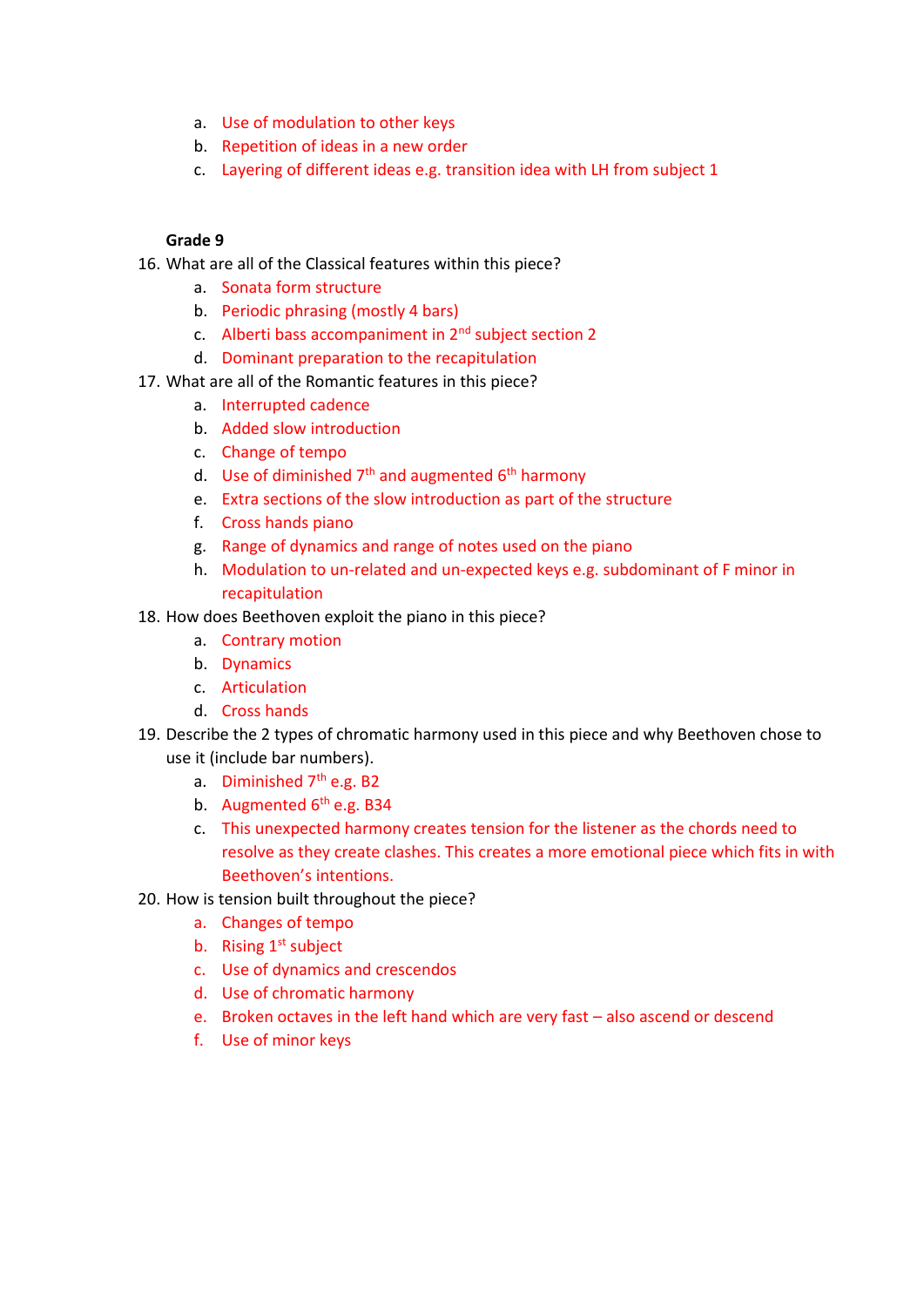## **Henry Purcell 'Music for a While'**

'Music for a While' by Henry Purcell was composed in 1692 which is part of the Baroque era. This is the 2<sup>nd</sup> of 4 movements from the incidental music to the play Oedipus by John Dryden and Nathaniel Lee. This piece was originally scored for tenor and basso continuo.

This piece is an aria (a long accompanied song) and has been transposed to be sung by a soprano (high female voice). The original key is C minor however this has been transposed to A minor to suit a female singer. The soprano is accompanied by a harpsichord and bass viol (similar to a cello with 6 strings tuned in 4ths). There is also a lute but this is difficult to hear in the recording. This piece is in ground bass form. This was common in the baroque era and is a style where music is written above a repeating pattern of bass notes. Characteristic features of a ground bass include: a minor key, simple rhythms, a slow tempo, ending with a perfect cadence, a solemn mood and chromatic pitches to give the bass line melodic interest.

The ground bass is played by the left hand of the harpsichord and doubled by the bass viol. The harpsichord would have used figured bass and on the score the right-hand part is a very elaborate realisation. The ground bass has a slow tempo and is made of constant quavers which keep the piece feeling calm. Each set of 4 quavers rises in pitch (the first 4 quavers begin on an A then up to B etc.). This is not quite a perfect sequence due to the chromatic notes such as F# and G#. These chromatic notes, along with the C#, provide tonal ambiguity and unsettle the listener.

The first rising interval is a 5<sup>th</sup> and it gives the quavers a shape like an arpeggio. The interval between the 2nd and 3rd note in each set is a semitone (the G#-A shows the use of A minor as this is the raised 7<sup>th</sup>). The phrase is 3 bars and finishes with an octave leap on E. This is like a chord V (dominant) and therefore makes the phrase feel unfinished. When the ground bass repeats again this makes the chord V resolve to create a perfect cadence (V-I). This is the only type of cadence used in the piece. The ground bass stays the same for the first 13 bars and only changes in B14 when the key modulates to the dominant of E minor. The original ground bass returns in part in Bar 19 and then again in full in Bar 29.

The first 3 bars are in the introduction (which does not include the singer). The harpsichord melody has been realised by a performer and this has been transcribed based on a performance. The melody includes a lower mordent, acciaccatura, B1 uses a false relation (between F natural and F#), dotted rhythms and a suspension at the end of bar 3.

In addition to the ground bass structure, there is a sense of forward looking by Purcell with signs of what was to become the popular ternary form da capo aria structure used in operatic arias later in the Baroque period. The material from the beginning returns at B29 with only slight changes. If we also use this format Section A is from B4-22.

Throughout this section the soprano has the melody and creates a texture of melody dominated homophony. There are many examples of word painting. This is when the meaning of the word is also reflected in the melody of the word. For example, 'death' may be sang on a minor chord and may fall in pitch to represent being buried. You may also be asked to describe the text setting. This is more of a description of exactly what the music is doing e.g. it begins on a C and is then repeating on a G both with triplet rhythms.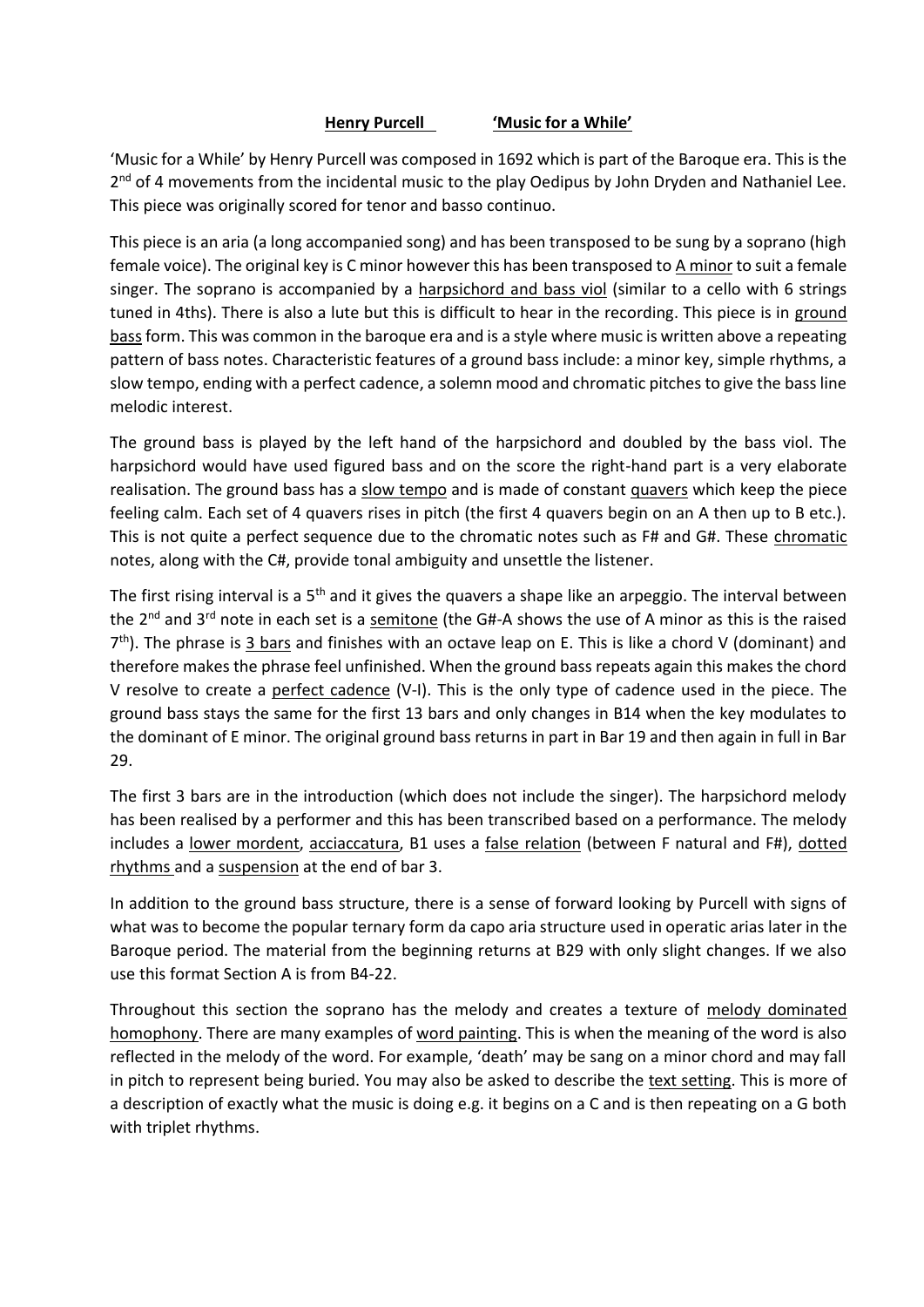From B4 the ground bass continues in the LH harpsichord and bass viol and the RH harpsichord has been realised through the figured bass. Sometimes this part imitates the vocal line. The melody is mostly syllabic with some melisma and where this is the case words tend to be slurred in pairs (shown by a curved line over the notes). The melody begins on the word 'music'. This is set by using 2 repeated notes (which are the tonic) and then repeated the word a 5<sup>th</sup> higher. There is then paired slurring on the melisma and this is an example of how passing notes are used in the melody to connect the harmony notes of F and D. This idea in then imitated by the harpsichord at the start of B6.

In B6 the melody also includes ornamentation in the form of an appoggiatura which is typical of the Baroque period. The word 'all' is repeated 7 times in total. The first few repetitions follow the emphasis given by the ground bass (it is sang when the pattern repeats and also on the final quaver when this falls in pitch in the ground bass). The 'all' at the start of B9 has already been heard when the harpsichord played it at the start of B3 as part of the introduction.

B10 sees the first extended melisma and very important use of word painting. The word 'wond'ring' is sang in a way that makes the audience feel like the singer is literally wondering round or thinking. It is a descending scale on an extended melisma and is then repeated at a higher pitch (not a perfect sequence as the final 2 notes are different). Throughout this section the harpsichord uses upper and lower mordents to decorate the RH part and imitates the descending semiquavers from 'wond'ring' in B11 and 12.

The word 'pain' is also painted through the use of dissonance between the E in the vocal melody and the D in the ground bass. A D chord is also suggested by the RH harpsichord so the vocal line creates dissonance which is only half resolved through the melisma with the demisemiquavers but the next beat sees Ds against Es which also create dissonance.

This leads into the next section of important word painting on the term 'eas'd'. On the strong beats (1 and 3) of both bars the melodic note creates a clash. This harmonic device is an appoggiatura (not the same as the ornament). It creates a clash so that on the weak beat this dissonance can be resolved; similarly to how the pain is being eased the dissonance is being resolved. There is also a trill used in the melody and arpeggiated chords by the harpsichord.

In bar 14 the ground bass changes as there is a modulation to E minor (the dominant). This is confirmed by a perfect cadence half way through B15. There is then a second modulation to G major in B16 (the relative major of E minor) and this is again confirmed with a perfect cadence half way through B16. This is the first time that the tonality has been major and in line with this the melodic line starts to rise. It reaches a climax on the dominant note of D in B17 and then cadences in G major in B18 on the line 'free the dead'.

The original ground bass then returns briefly in B19 before a final modulation to C major (the dominant of G major) in B21 and this section ends with a perfect cadence in C major at the start of B23. From B19 there is one final piece of word painting to note in this section on the word 'eternal'. In order to make this word stretch out and last for 'eternity' extended melisma is used and it is repeated. In B20- 21 there is a slight echo between the vocal line and the harpsichord and the held notes in the melody create a suspension. This is another harmonic device where a note is held and then creates a clash only for it to be resolved (this is different to an appoggiatura as here the note must be held – in order to prepare the dissonance and in an appoggiatura the note can instantly clash with preparation). The suspension is on the note D at the start of B21 – this note is tied over from the bar before.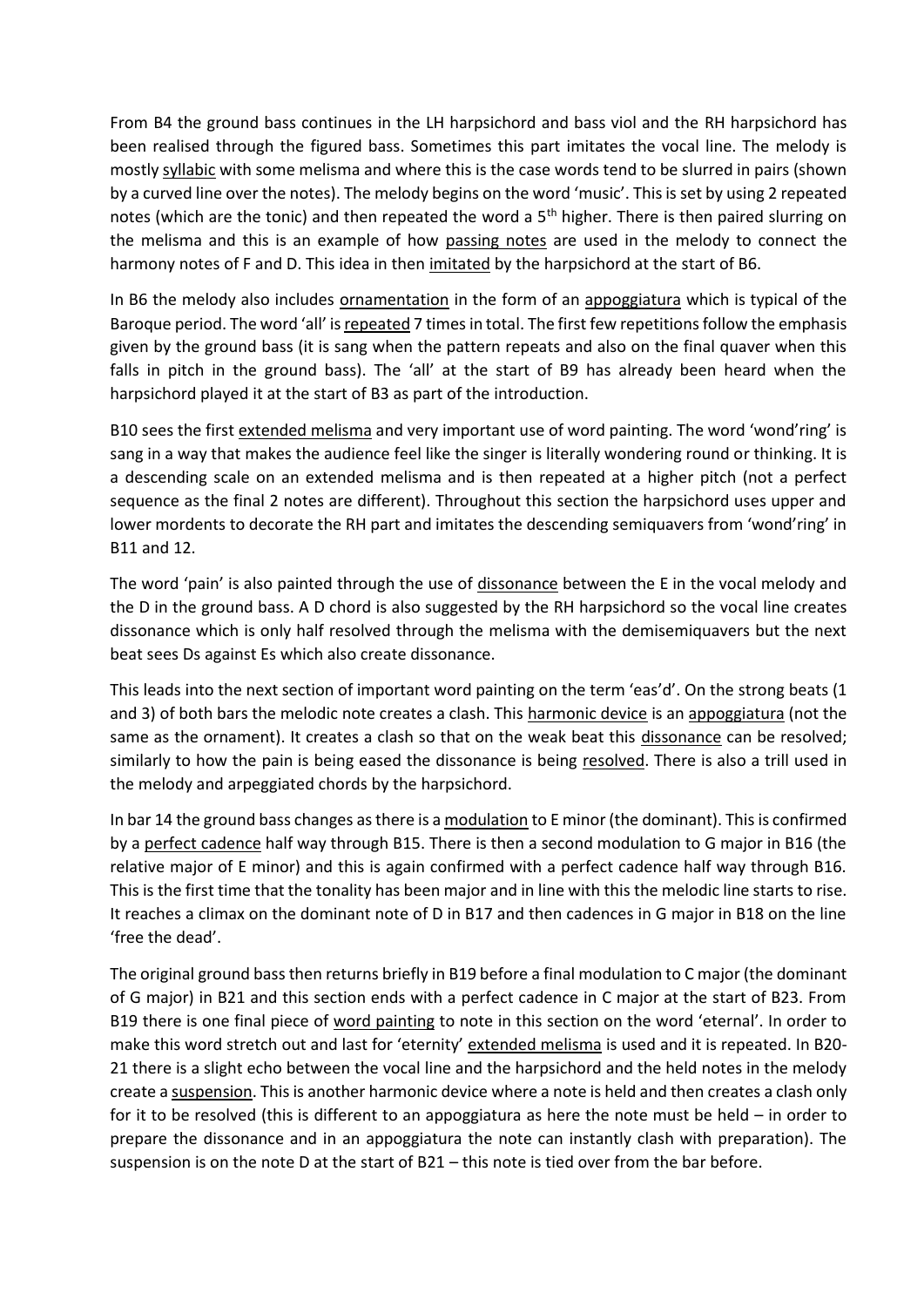Section B begins in B23-28. There has just been a perfect cadence in C major and the piece now modulates to A major with the inclusion of F#, C# and G#. The lyrics in this section refer to the snakes having to drop from Alecto's head. The word drop is word painted through using the repetition of 'drop' 9 times. They are short notes which are off the beat and separated by quaver rests. Some of the notes are also descending in pitch. This signifies the snakes dropping from her head.

The original ground bass returns half way through B24 before the tonality has a passing modulation through E minor (relative dominant major) in B27 (F# and D#) and back to A minor (dominant of E minor) to complete this section and get back to the tonic for the repeat of Section A. The final perfect cadence uses a G# which makes the E chord feel major. This is almost like a tierce di Picardie (minor piece finishing on a major chord) but the chord I in B29 goes back to the A minor chord.

The final line refers to the word 'whip'. This word is said twice and both are quite short (especially the 2<sup>nd</sup> repeat) as a whip would be. The second version of this word is also decorated with an appoggiatura ornament. The melody in this section continues to use passing notes and slurred melisma. The harpsichord par continues to be realised and uses multiple ways of decorating the melody as it has in Section A.

B29 to the end is a repeat of Section A to complete the da capo aria structure (similar to ternary). There are differences between the sections as this repeat is more decorated. Ornaments have been added to the vocal line in B31, 33 and 36 – these are all appoggiaturas and there is also a mordent in B36 on beat 1. As well as the use of ornamentation the melody is also decorated with passing notes for example on the word 'music' in B30 there are extra pitches on 'sic'. There is one other example of where extra pitches have been added to one syllable to create melisma. Notate this below.

From B35 the ending is different to section A – it is based on the lyrics that have already been used but does not follow the structure of the first section. This ending is 4 bars in length. The most important word here is 'all' – this is repeated multiple times.

The ground bass is a repeat of the original as the piece has now returned to A minor. This also creates a perfect cadence in A minor at the end of the piece. There are 3 repetitions of the ground bass in this section and a final semibreve. This final semibreve is arpeggiated by the harpsichord RH to try and ensure the note is sustained for as long as possible (remember harpsichords cannot sustain notes).

The RH of the harpsichord is realised and is different to the first A section. This may be because it is not notated and therefore the performer not remember exactly how it was played the first time but some of the changes also provide interest in a repeated section.

- 1. What is the structure of this piece?
- 2. Name the 3 'instruments' in this piece.
- 3. What is the opening tonality?
- 4. All of the cadences are what type? (Also give the chords?)
- 5. Describe the ground bass (include pitch, shape and phrase length).
- 6. Name 3 modulations with bar numbers.
- 7. How is the final chord played and explain why.
- 8. Give 3 examples of word painting used in this song. Describe how the word is described through the music.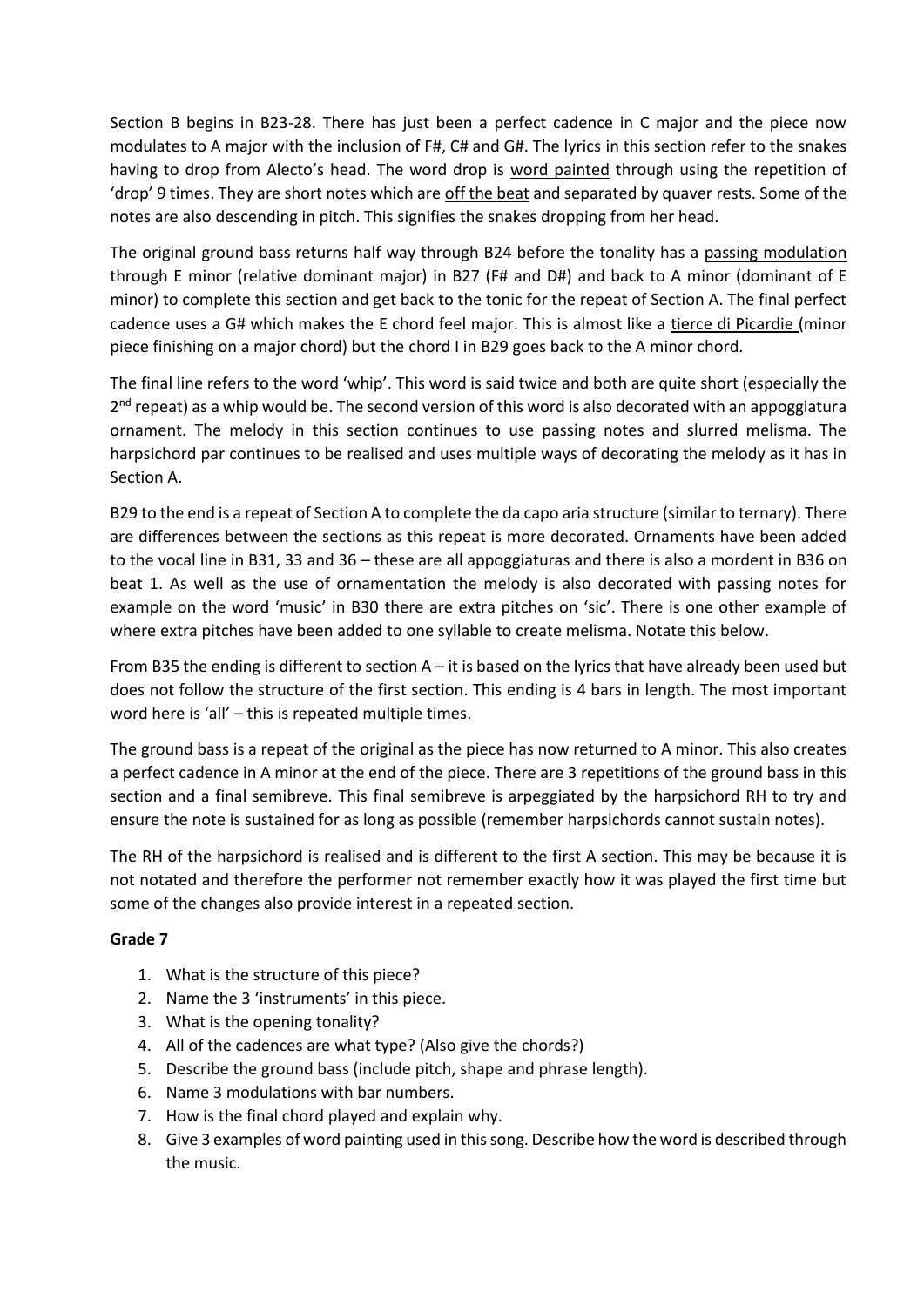- 9. What is the texture of the music?
- 10. Describe the melody of this piece (consider range, syllabic/melismatic, conjunct/disjunct).

# **Grade 8 (all of 7 + these)**

- 11. Give 2 examples of how a word is set to music in this piece (this is not word painting).
- 12. What is the story if this piece and what was it written for?
- 13. Describe 4 ways that the repeat of A is different to the beginning.
- 14. Give 4 characteristic features of a ground bass structure.
- 15. Explain why the harpsichord part is different in Section A1 to section A.

# **Grade 9 (all of 7 and 8 + these)**

- 16. Give 5 features that are Baroque.
- 17. This song is a lament give 4 features which make this piece feel sad.
- 18. Describe 2 harmonic devices used in this piece (not ground bass).
- 19. Describe 3 ways that the middle section (Section B) is different to A.
- 20. Describe the interaction between soprano and harpsichord.

## **EXEMPLAR ANSWERS**

## **Grade 7**

- 1. What is the structure of this piece? Ground bass/da capo aria/ternary
- 2. Name the 3 'instruments' in this piece. Soprano, harpsichord, bass viol
- 3. What is the opening tonality? A minor
- 4. All of the cadences are what type? (Also give the chords?) Perfect cadences V-I
- 5. Describe the ground bass (include pitch, shape and phrase length). All quavers, the first rising interval is a  $5<sup>th</sup>$  and it gives the quavers a shape like an arpeggio. The interval between the  $2^{nd}$  and  $3^{rd}$  note in each set is a semitone (the G#-A shows the use of A minor as this is the raised  $7<sup>th</sup>$ ). The phrase is 3 bars and finishes with an octave leap on E.
- 6. Name 3 modulations with bar numbers. E minor (Section B), G major, A minor
- 7. How is the final chord played and explain why. Arpeggiated so it can be sustained
- 8. Give 3 examples of word painting used in this song. Describe how the word is described through the music.

Wondring, eternal, drop

- 9. What is the texture of the music? Melody dominated homophony
- 10. Describe the melody of this piece (consider range, syllabic/melismatic, conjunct/disjunct). Syllabic, conjunct,  $9<sup>th</sup>$  range

# **Grade 8**

11. Give 2 examples of how a word is set to music in this piece (this is not word painting).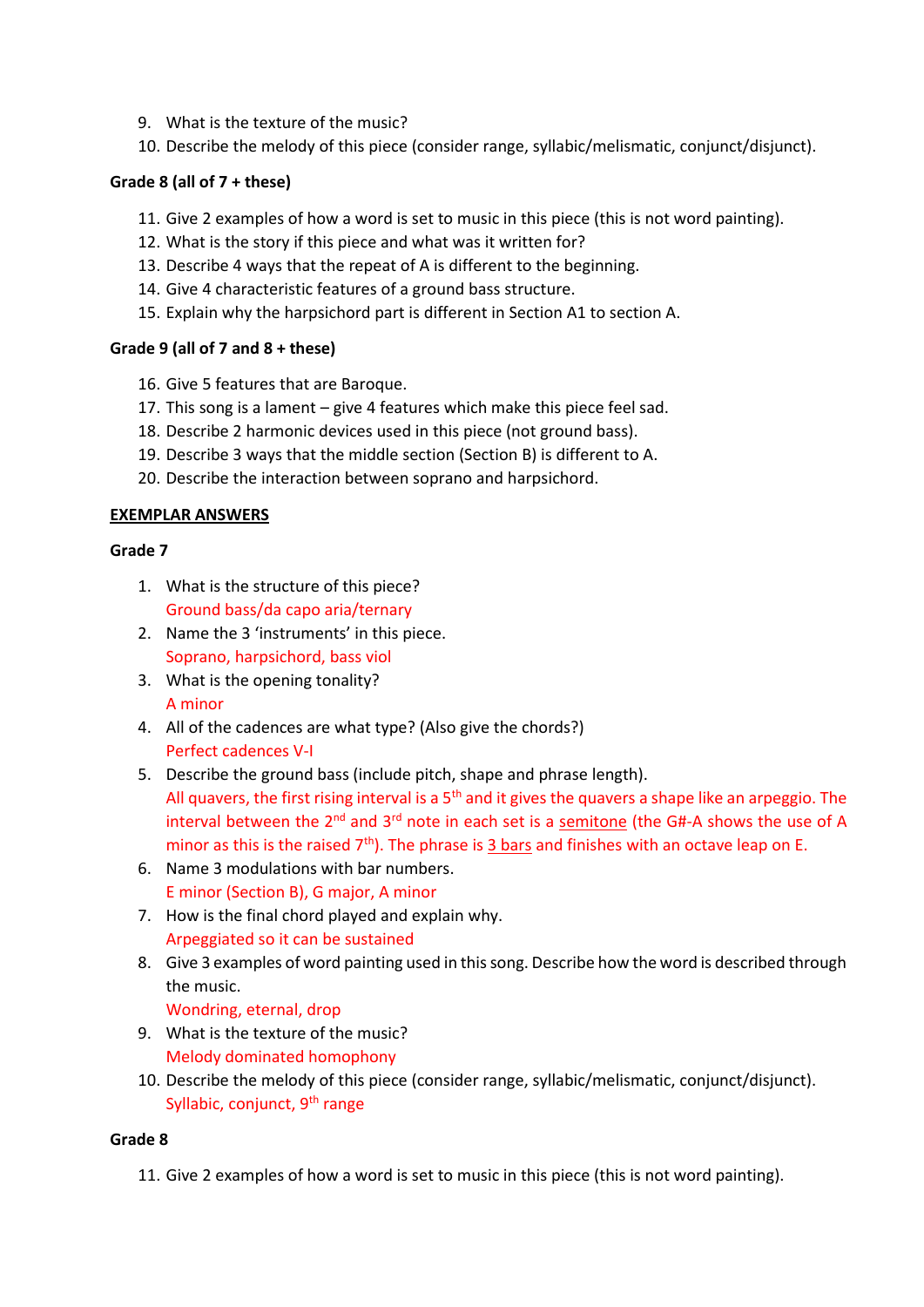Music – repeated a  $5<sup>th</sup>$  higher Whip – short rhythms

- 12. What is the story of this piece and what was it written for? Music to calm Alecto (incidental music for a play) so the snakes fall from her head
- 13. Describe 4 ways that the repeat of A is different to the beginning. Different ending, added ornaments to the melody, arpeggiated chord at end, realisation of RH is different, added passing notes
- 14. Give 4 characteristic features of a ground bass structure. A minor key, simple rhythms, a slow tempo, ending with a perfect cadence, a solemn mood and chromatic pitches to give the bass line melodic interest
- 15. Explain why the harpsichord part is different in Section A1 to section A. Realisation of the part using figured bass. Therefore the music is not notated so the performer could play anything that fits the figures.

- 16. Give 5 features that are Baroque. Ornamentation, harpsichord, ground bass, diatonic (modulations), suspensions
- 17. This song is a lament give 4 features which make this piece feel sad. Minor tonality, slow tempo, falling phrases, descending vocal lines (melisma)
- 18. Describe 2 harmonic devices used in this piece (not ground bass). Tierce de Picardie feeling, false relation, suspension, appoggiatura
- 19. Describe 3 ways that the middle section (Section B) is different to A. Modulations, different ground bass, major tonalities,
- 20. Describe the interaction between soprano and harpsichord. Imitation in section A, then melody and accompaniment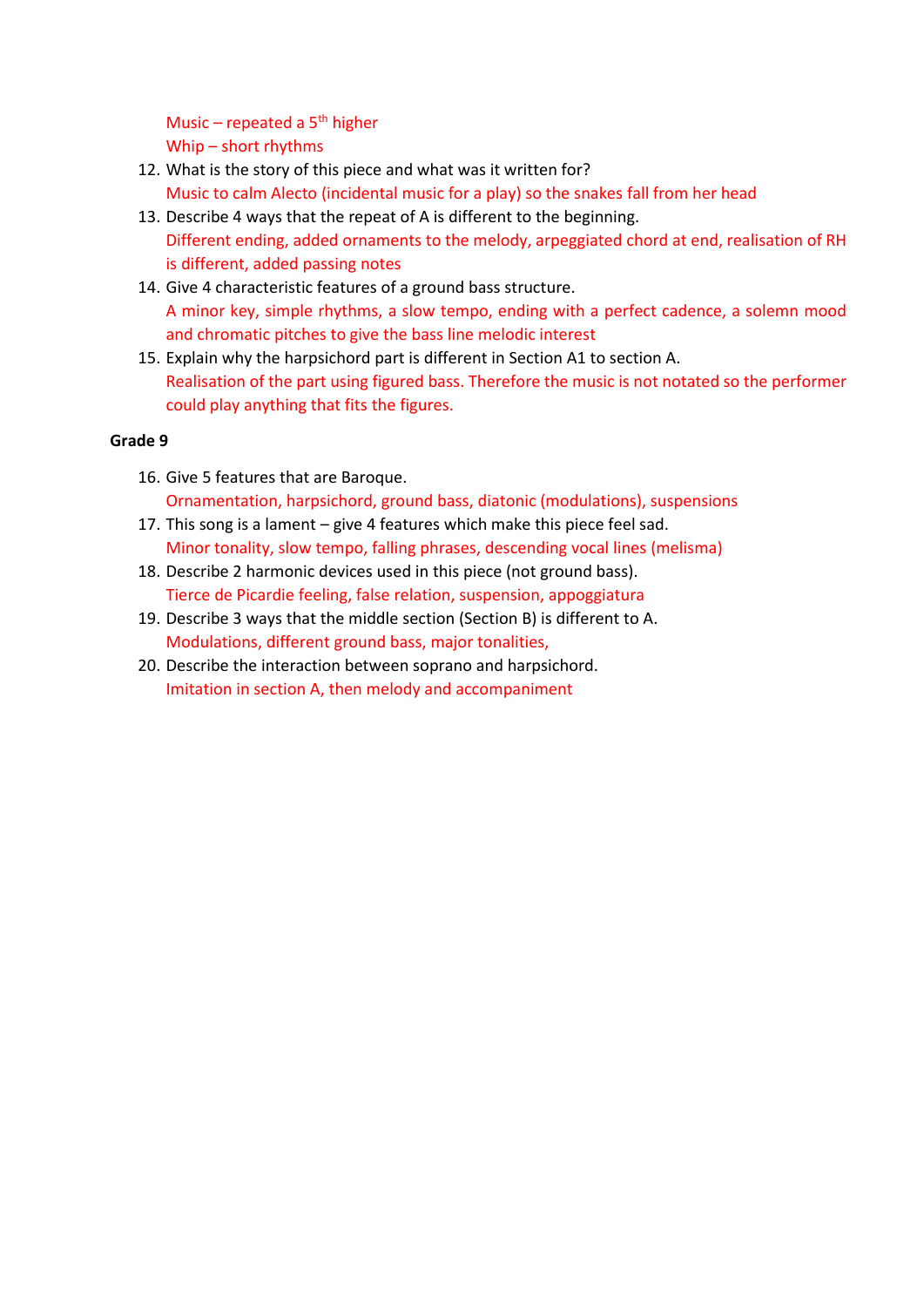#### **Queen 'Killer Queen'**

'Killer Queen' was released in 1974 from their 3rd album 'Sheer Heart Attack'. It is a piece of glam rock and went to #2 in the singles chart. It has a lighter sound than their previous material, this is partially due to the fact that Brian May was in hospital at the time of composition. He added a guitar solo in his style to ensure it was not too dissimilar to their previous material. Mercury wrote the lyrics for this piece first and was inspired my musical theatre, opera and vaudeville-inspired music (comic musical theatre of the 1880s). The lyrics are both suggestive and vague allowing listeners to interpret them as they wish.

Queen's sound is characterised through adventurous structures, use of unusual keys (for rock music and guitars bearing in mind the lowest note is an E), multi tracked guitar and vocal lines, melodic guitar solos, a studio sound which uses a lot of music technology. To allow such use of music technology a 24-track tape recorded would be needed (allowing guitar and vocal parts to be recorded on multiple tracks and then edited and effects added) – this recorder would only have been available in the most exclusive studios. All tracks also have reverb added to them.

Killer Queen is written for a vocalist (tenor), backing vocals, piano (double by a jangle piano for a hybrid sound), 4 electric guitars (which all use distortion and are overdubbed – Brian May would perform over previously recorded guitar lines), bass guitar and drum-kit. There is an unusual start with 6 finger clicks. The verse begins with an anacrusis (as does very section). The key suggests Eb major (which is unusual for guitars and would mean the guitars and bass needing to be down tuned) however, the first chord is C minor which causes tonal ambiguity. The metre is 12/8 which is compound time and gives a swung feel to the piece.

The 1<sup>st</sup> verse begins with short detached chords on the RH piano only. The LH also joins in at the end of bar 4 following by the bass guitar and drum-kit in B6 and then backing vocals add vocables in B8. The first phrase is 4 bars and then the inclusion of a 6/8 bar in B10 create uneven phrases of 5+3 bars. This is unexpected for popular music. From the  $2^{nd}$  phrase in B7 the harmonic rate (speed of chord change) increases to 2 per bar. The melody is syllabic and is mostly conjunct with a few leaps of 4ths/5ths and 6ths. The end of the 2<sup>nd</sup> phrase is sang using falsetto (when the main sings above their natural range). The texture throughout this section is homophonic. The chords include extended  $(7<sup>th</sup>$ and 11<sup>th</sup> chords), slash chords (inversions) and V-I progressions in a range of keys e.g. B12 G-Cm.

The chorus begins on a Bb major chord (chord V in Eb major) and has a full 4-part vocal texture from the beginning. Mercury recorded all backing vocals himself – they are particularly difficult parts with all lines interweaving and were overdubbed. As there was no use of synthesisers in this piece (which Queen were very proud of) the backing vocals had a dual role to create gospel-inspired parallel harmonies and provide harmonic support (like synth chords). The word 'Queen' uses portamento (slide) and 'laser beam' is word painted with the use of a flanger (swooshing sound). The backing vocals sing vocables with stab chords and the line 'anytime' is sang using falsetto and is panned to the left speaker. The chorus modulated through D minor and C major before using the harmonic device a circle of fifths in B20-22 before returning to Bb. The drum=kit includes extra triplets as fills. The phrasing in the chorus is uneven again with 5+3 bars.

There is a 4 bar instrumental beginning in B23 with a guitar melody played in  $3^{rds}$ . This includes slides and vibrato and has a high tessitura. The  $2^{nd}$  verse is similar to the  $1^{st}$  with the inclusion of a LH piano pedal (on C = tonic) and drum rolls on the snare. Towards the end of this section the bass guitar line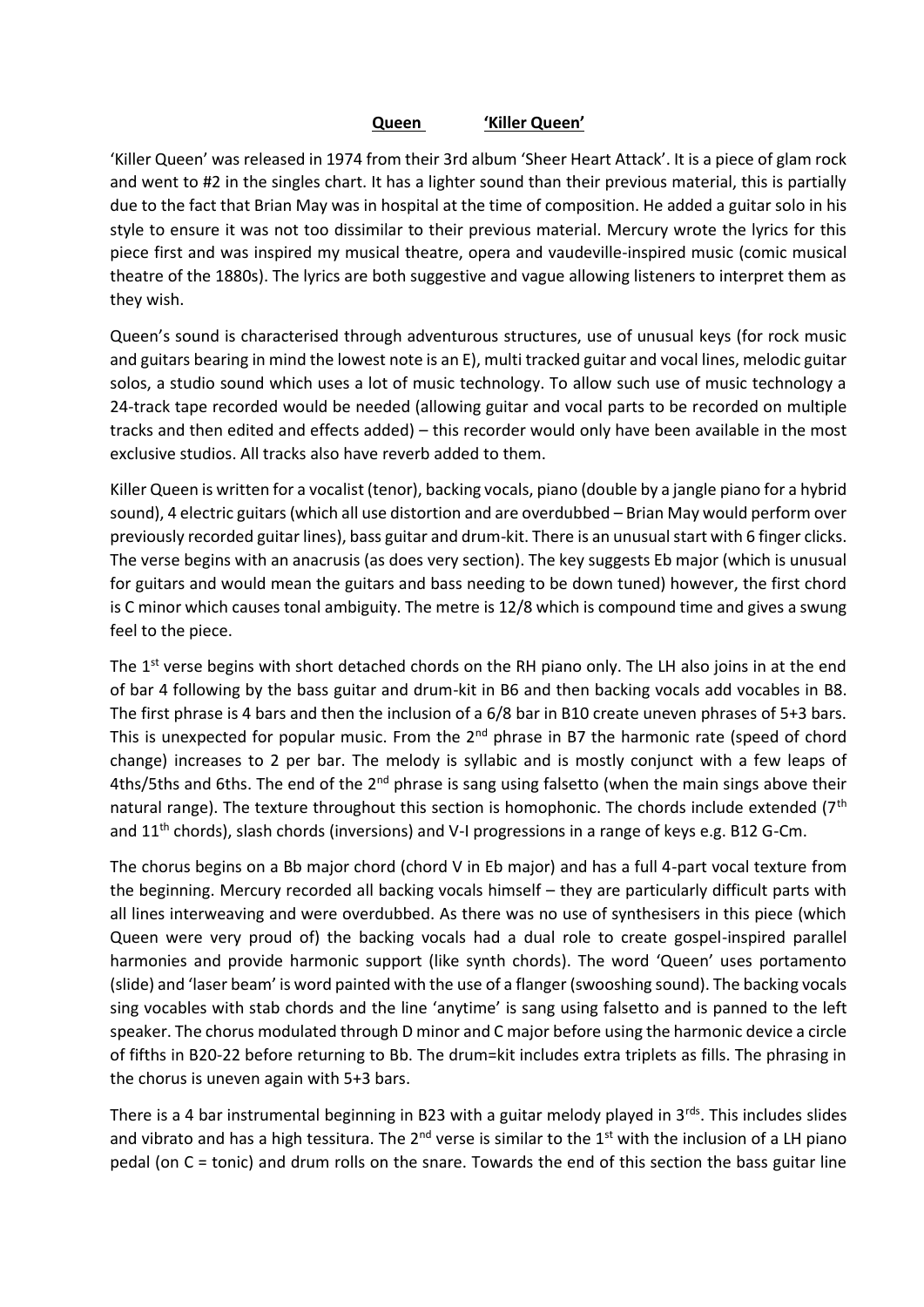begins to be developed with the use of the pentatonic and chromatic scales. The final line is spoken for dramatic effect. The  $2^{nd}$  chorus is the same as chorus 1 but with only 5 bars.

There is an extended guitar solo from B44 which uses the vocal melody from the second part of the chorus. The guitar solo uses slides, string bends, pull offs and vibrato. From B48 this becomes a 3 part texture with guitar 3 and 4 playing the melody from the instrumental. B51 sees the chord sequence return to the verse chord pattern with C minor and the guitar continues to embellish the original melody. There is then a hocketting effect between 3 guitars in B55 (one after the other).

Verse 3 begins in B62 with a structure which extends the final phrase of verse 1 and 2 and prepares for the final chorus. The guitars respond to the vocals and use a wah-wah pedal. The backing vocals singing 'drive you wild' are in antiphony to the lead vocals and are the climax of this section on the top Bb.

The final chorus at B70 is similar to previous choruses and the guitar solo, an extra bar is added at the end to link to the outro. This section is in Bb but with the overall key being in Eb major an outro is added so the piece can end in the same key as it started in.

The outro is repeated to fade for radio play and the chord symbols say Eb. The harmony played by the instruments suggest a V-I cadence at the end in Eb. The guitars continue to play in 3rds and imitate each other.

## **Grade 7**

- 1. What is the genre of this piece?
- 2. List 4 features of Queen's sound.
- 3. Describe the introduction of this piece.
- 4. What does each section begin with?
- 5. Describe how the instruments build up in the first verse.
- 6. Give 2 vocal techniques used in this piece.
- 7. How does the material in the guitar solo link to previous material?
- 8. Give 3 guitar effects or playing techniques used in this piece.
- 9. Why was the outro required?
- 10. What is the overall structure of the piece?

#### **Grade 8 (all of 7 + these)**

- 11. Name 4 ways that music technology has been used in this piece.
- 12. What is the role of the backing vocals in this piece and what are they trying to replace?
- 13. Give 2 influences of Freddie Mercury's.
- 14. Describe 3 different textures used throughout the piece and give bar numbers of where they are used.
- 15. Describe the melodic shape in the verse and chorus.

#### **Grade 9 (all of 7 and 8 + these)**

- 16. Describe the phrase structure used throughout the verses and choruses and explain how this affects the piece.
- 17. Give 4 ways the harmony is exploited (consider tonality, modulations, types of chords and devices). Why is the harmony strange for a rock song?
- 18. Name 3 ways that the piece is different to other Queen pieces.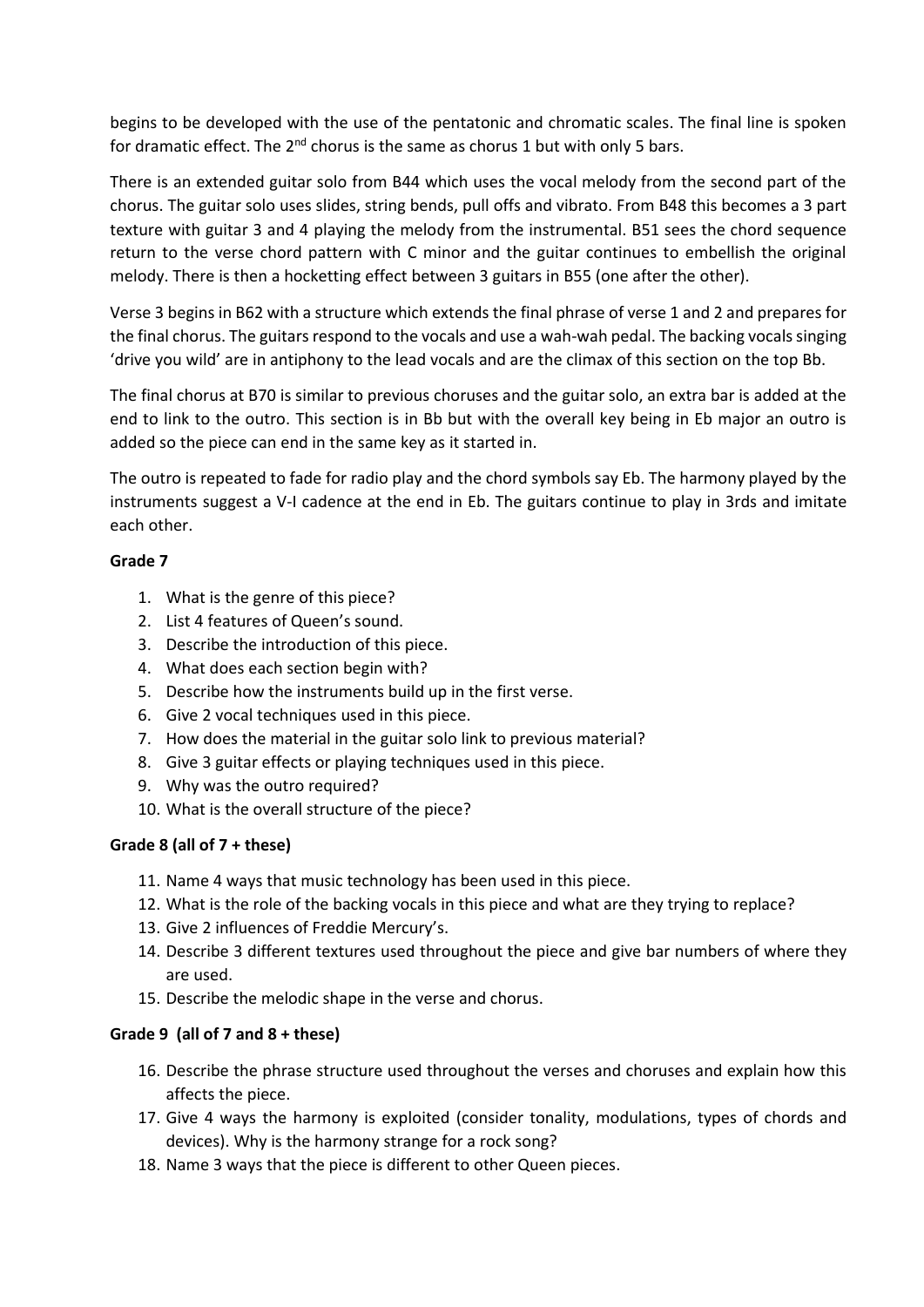- 19. Give 4 ways that this piece cannot be performed live as it is heard on the recording.
- 20. Give the role of the bass guitar, piano and backing vocals in this piece.

## **EXEMPLAR ANSWERS**

#### **Grade 7**

- 1. What is the genre of this piece? Glam rock
- 2. List 4 features of Queen's sound. Unusual structures, use of unusual keys (for rock music and guitars bearing in mind the lowest note is an E), multi tracked guitar and vocal lines, melodic guitar solos, a studio sound which uses a lot of music technology.
- 3. Describe the introduction of this piece. 6 finger clicks
- 4. What does each section begin with? Anacrusis
- 5. Describe how the instruments build up in the first verse. Begins with piano RH chords, then LH piano, then bass and drum-kit (layered)
- 6. Give 2 vocal techniques used in this piece. Falsetto, portamento, vocables
- 7. How does the material in the guitar solo link to previous material? From B20 chorus and (guitar 3 and 4) from the instrumental
- 8. Give 3 guitar effects or playing techniques used in this piece. Distortion, vibrato, pull offs, slides, pitch bends,
- 9. Why was the outro required? For radio play and to get back to Eb major (tonic key)
- 10. What is the overall structure of the piece? Verse/Chorus

#### **Grade 8**

- 11. Name 4 ways that music technology has been used in this piece. Flanger on 'laser beam', panning on backing vocals, overdubbed backing vocals, piano and guitars, wah wah pedal, reverb on all tracks
- 12. What is the role of the backing vocals in this piece and what are they trying to replace? Takes the place of the synthesisers, gives gospel inspired harmonies in parallel motion and pads out harmony
- 13. Give 2 influences of Freddie Mercury's. Opera and musical theatre
- 14. Describe 3 different textures used throughout the piece and give bar numbers of where they are used.

Homophonic, antiphony, hocketting, layered, 3 part guitar solo,

15. Describe the melodic shape in the verse and chorus. Mostly conjunct, syllabic, large range (falsetto), some leas of 4/5/6ths, 8ve leap at the end of the phrase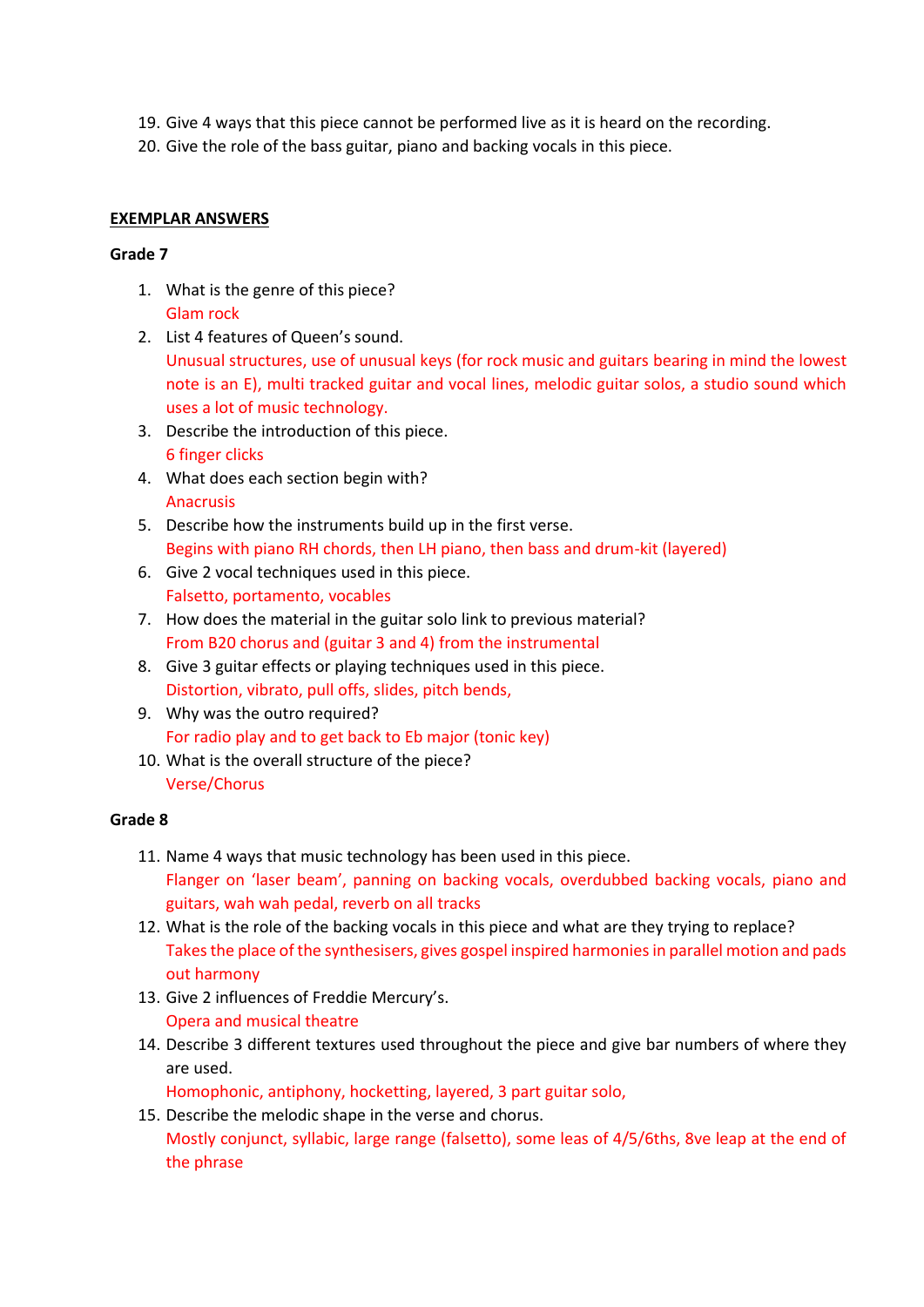16. Describe the phrase structure used throughout the verses and choruses and explain how this affects the piece.

Uneven phrases which gives a sense of uncertainty for the listener. Appear to be even on the surface but are split into uneven numbers.  $V1 - 4+5+3$  bars.  $C15+3$ )

- 17. Give 4 ways the harmony is exploited (consider tonality, modulations, types of chords and devices). Why is the harmony strange for a rock song? Extended chords, chorus 1 uses passing modulations through D minor and C major. Circle of fifths in B20 (chorus 1). Pedal used in verse 2 (C on piano). V-I chord progressions in a range of keys. Slash chords and inversions to create a smoother bass line.
- 18. Name 3 ways that the piece is different to other Queen pieces. Swung feel (more relaxed), lighter sound (less emphasis on guitar work except for solo section), no synthesisers
- 19. Give 4 reasons that this piece cannot be performed live as it is heard on the recording. Fade out at end, overdubbed backing vocals, overdubbed guitar lines (4 of them in total), overdubbed piano with jangle piano
- 20. Give the role of the bass guitar, piano and backing vocals in this piece. Bass guitar – harmonic support, rot position and first inversion chords. Piano – first chords in the piece (to accompany singer), later has a syncopated rhythm Backing vocals – parallel harmonies, takes the place of the synth, imitates/antiphony with lead vocals,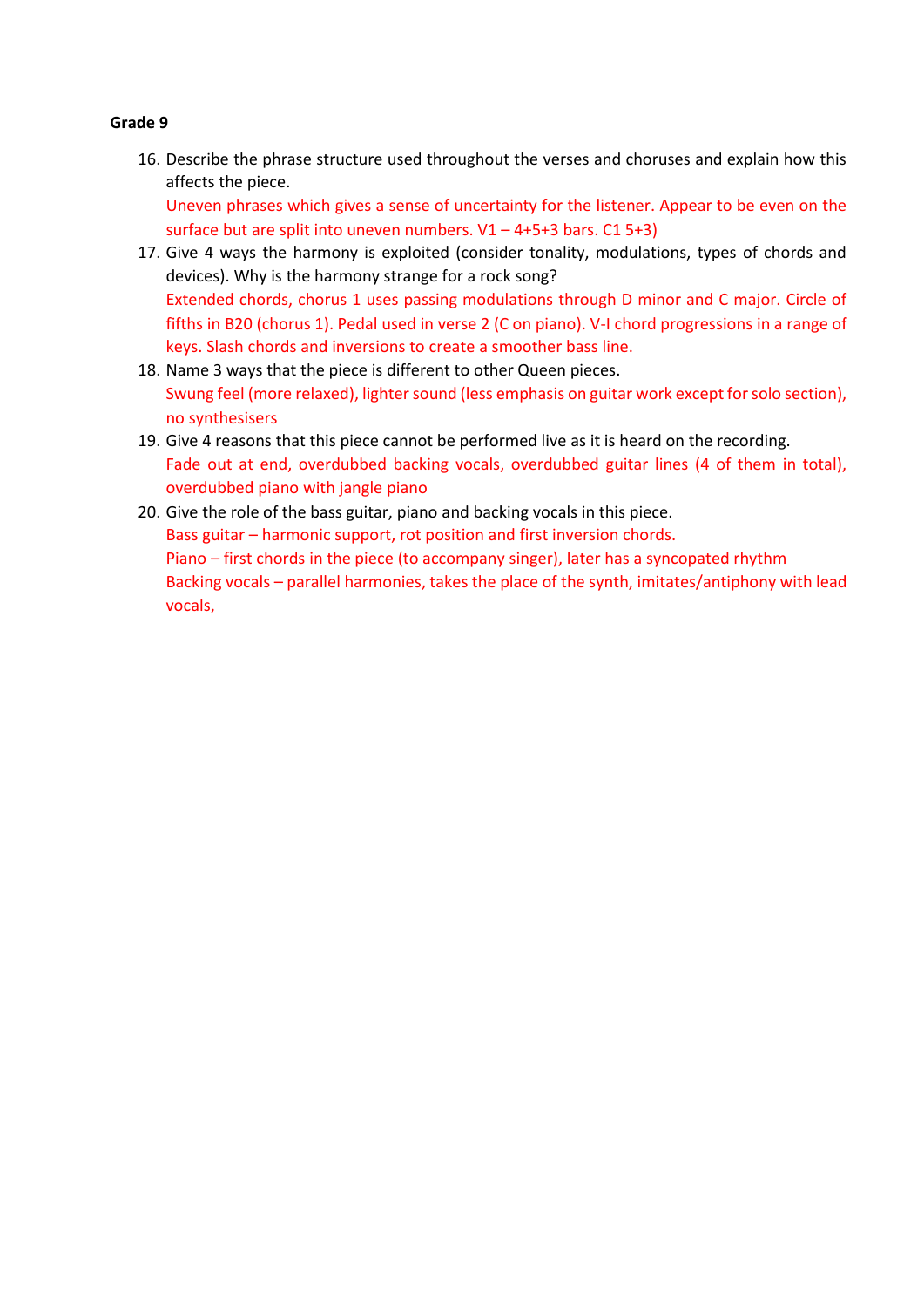#### **Stephen Schwartz 'Defying Gravity' from Wicked**

The melody is syllabic and mostly conjunct, again with a few leaps. The accompaniment is a broken chord 3 note cell which is played like an ostinato so the beat is never in the same place (metrical shifting). This makes this section feel unsettled. This section also includes a drum fill in B54. Glinda interrupts Elphaba with crotchet triplets at  $B$  60 – a very different rhythm for a very contrasting opinion.

Verse 2 begins at B63 this time with a perfect cadence, showing that Elphaba is becoming more sure of herself. This has similar 4 bar phrases to verse 1. Somr of the rhythms are different, with more syncopation, to take account of the different lyrics in this section. The bass line has changed from sustained notes to the rising syncopated pattern of motif B and a snare drum has been added. A circle of fifths chord pattern in B69-70 makes this section feel more uplifting even though there are still some bare 5<sup>th</sup> chords. Chorus 2 from B80 is very similar to chorus 1 with 2x 4 bar phrases and the same metrical shifting in the accompaniment. The rhythms and melody are more developed in the  $2^{nd}$  phrase with added notes and a new top F# added.

The bridge at B88 modulated to G major and changes tempo to moderato. This sections is also in 4/4. Despite the G major tonality and broken chord semiquaver patterns the bass chords are C major. Elphaba sings the new 'Unlimited' motif which is based on 'Somewhere over the Rainbow' from the Wizard of Oz and then the characters sing in unison in a ¾ bar as Glinda comes to agree with Elphaba. An Eb major chord with the added  $7<sup>th</sup>$  of D prepares for a return back to D major and the chorus.

This chorus is back to D major and an allegro tempo. The singers are now in unison with some harmony of 3rds, 4ths and 5ths before there is a reprise to the introduction. The tempo returns back to andante in B111 and a shortened version of the introduction happens in B115 back to a metre of 2/2 (note there is no use of 3/2 this time). All of the section is sang with the first few lines being the same and then changing as Glinda and Elphaba now agree. The texture here is homophonic and the harmony at the end of this section is in 3rds which gives a warmer tone to this section.

From B129 is the biggest climax of the song as the tempo returns to D major and there is a large build up with the full band playing, constant quavers and a crescendo. In the actual show this section is much bigger as it is when Elphaba runs to the back of the stage and attaches herself to the harness that allows her to fly. This section is based on the verse and it chordal throughout. The vocal range is an octave higher than before so it sounds more assertive and the accompaniment is much fuller than the verses before. Tubular bells are also added at B147 for a more ethereal quality. The chorus at B152 has an extra top F# but only slight changes to the rhythm depending on the change of lyrics.

There is one final change of tempo to andante at B162 to allow for greater contrast with the final section of the piece. A Bb chord (flattened  $6<sup>th</sup>$ ) prepares for this change in feeling along with a rall. There is 5 variations on the same 4 note descending phrase which leads to a pause. Here Elphaba leaps by an octave to allow her to descend on the word 'down' another example of word painting.

The coda from B168 begins with another interrupted cadence and now moves to B minor tonality with a tonic pedal in the bass. The tempo is maestoso (majestic) which is matches by the full band with FF dynamics. Here Glinda returns with her melody from the introduction while Elphaba gives an augmented version of the melody from the chorus and the ensemble add in a new melody creating a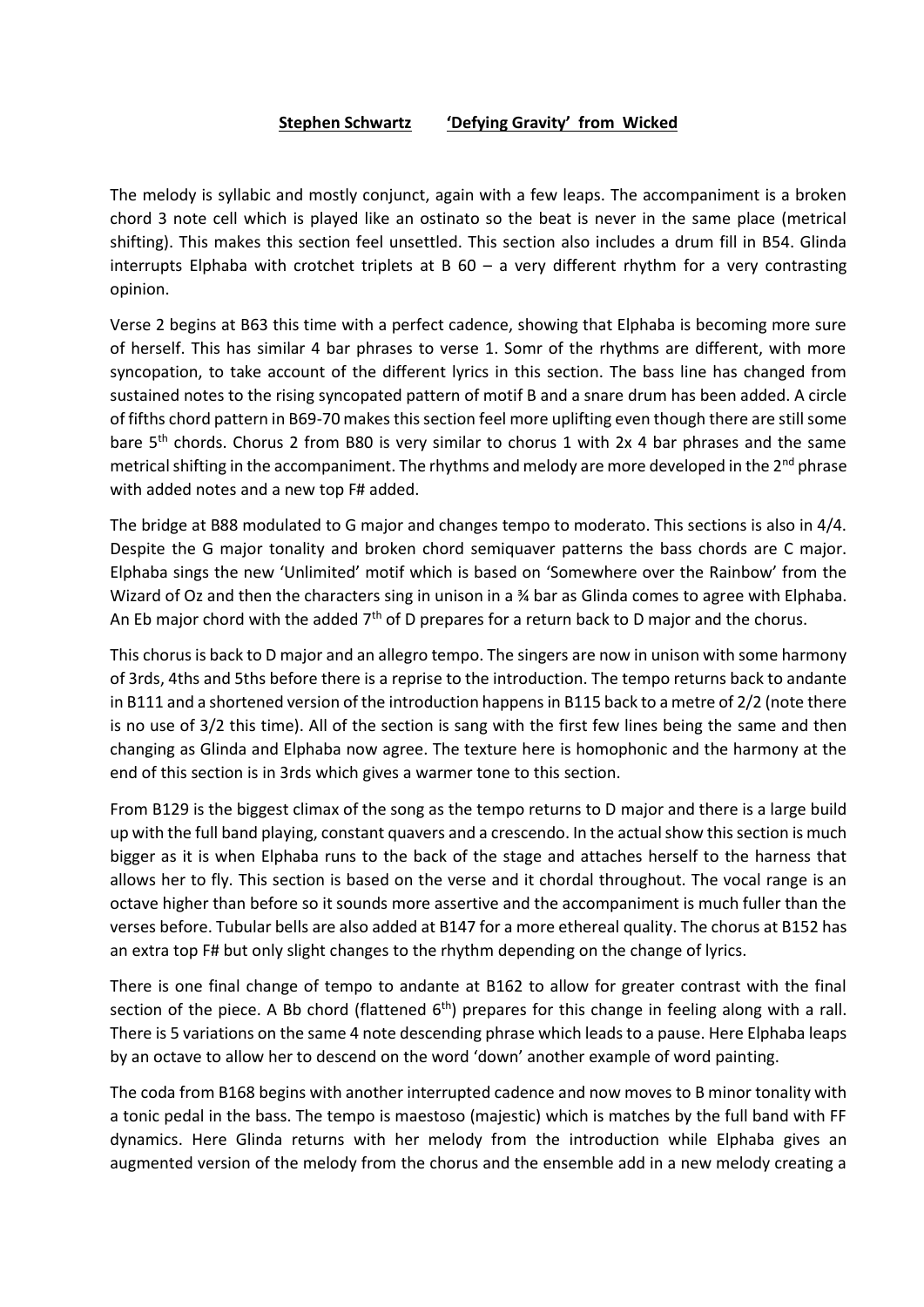contrapuntal texture. This ensemble melody is from the first piece of the show which brings symmetry to the end of the act. The chorus line sing polytonal chords (2 different chords at the same time), these chords are a 5<sup>th</sup> apart (again linking to the interval of a 5<sup>th</sup>). The final chords of C major and Db major create a dissonance before it is resolved on the final chord. The final chord is vocalised on 'aah' by Elphaba over the top of a 6-part D major triad with an orchestra crescendo and unison D the lights then instantly black out.

## **Grade 7**

- 1. What is the story of this piece?
- 2. Map out the different tempos in this piece.
- 3. What are the 2 different accompaniment styles used in the introduction?
- 4. What modulations are used up to verse 1?
- 5. Describe the structure and melody in verse 1.
- 6. Give an example of word painting in this piece.
- 7. What is this piece orchestrated for and give 4 instrumental techniques that are used?
- 8. Give 3 ways that the instrumental link at B88 is different to the rest of the piece.
- 9. What changes before the ending so the ending has more impact?
- 10. Describe the drum-kit parts in the choruses.

## **Grade 8 (all of 7 + these)**

- 11. The opening could be described as angry or defiant give three musical ways this is shown.
- 12. Describe the role of the chorus ensemble at the end of the piece.
- 13. How is the chorus made to feel more exciting?
- 14. Describe the music of the opening introduction (bars 1-14) referring to the melody, harmony, tempo and texture.
- 15. Describe how the accompaniment to the start of verse 2 is different from the accompaniment to the start of verse 1.

# **Grade 9 (all of 7 and 8 + these)**

- 16. Describe how the ending builds to a climax. Give 3 reasons.
- 17. How is this piece suitable for the finale of the first act? Give 5 reasons.
- 18. How does the use of perfect  $4<sup>ths</sup>$  and 5ths unify this piece?
- 19. What musical features are now showing that Elphaba is surer of her plan? Compare ideas from the introduction through to verse 2.
- 20. Compare the introduction with the return of this idea at B115. Describe what is different and similar and why this is the case.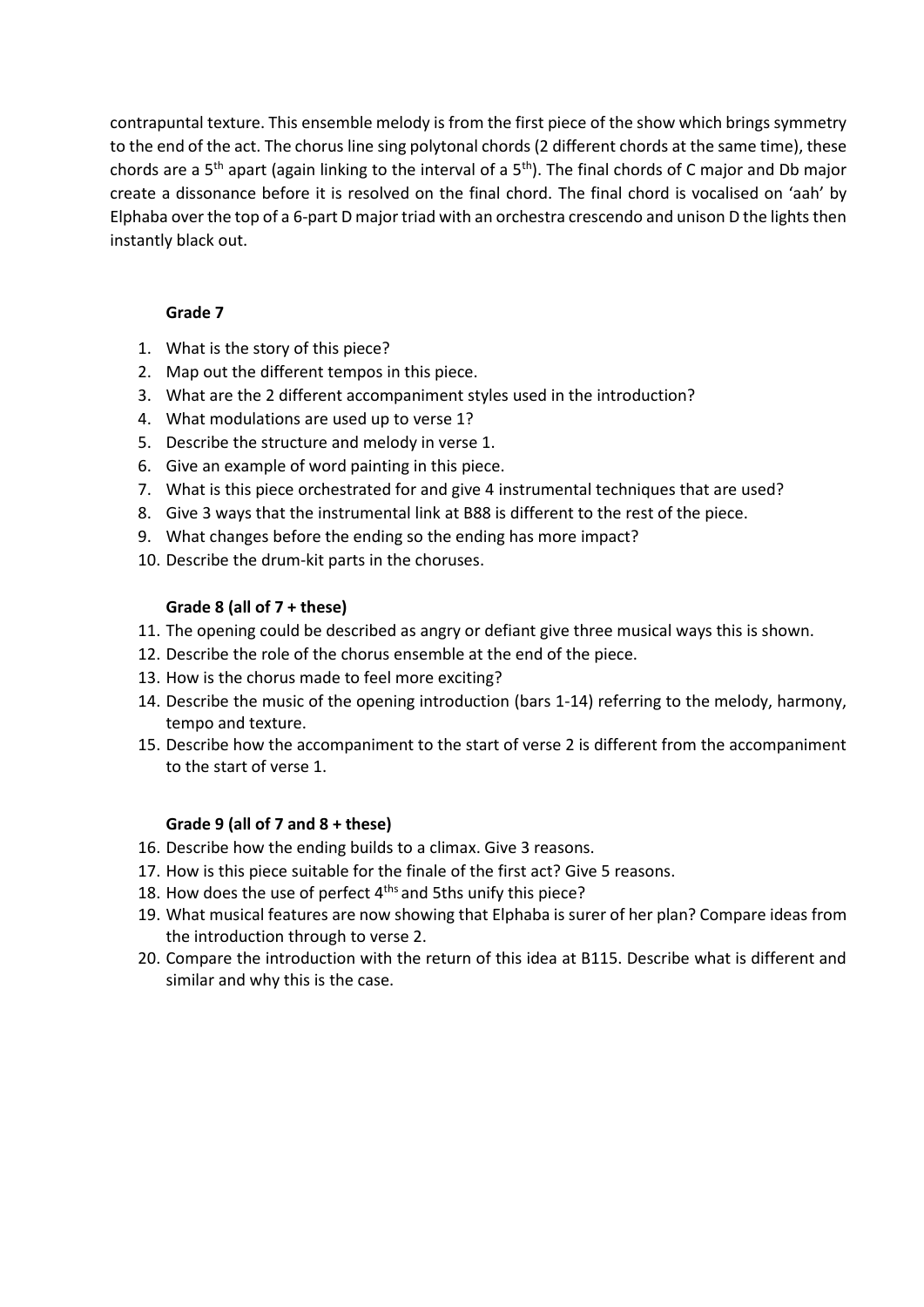#### **EXEMPLAR ANSWERS**

#### **Grade 7**

1. What is the story of this piece?

The song Defying Gravity ends the first act of the musical and is delivered by both witches. At this point Elphaba has vowed to fight the Wizard of Oz, after discovering that he is not the hero she thought he was. The song title Defying Gravity refers to Elphaba's vow not to give in and accept the rules and limitations placed upon her. Just like defying the law of gravity, Elphaba is attempting to literally rise above her place in life.

- 2. Map out the different tempos in this piece. Colla voce/free tempo at the beginning – use of 3/2 and 2/2 Andante at B20 then a tempo (free) at verse 1 Chorus and Verse 2 Allegro Link 4/4 and moderato Chorus allegro then back to andante as intro is reprised 2/2 through intro reprise and verse (back to allegro for the climax verse) Andante at B162 Maestoso from B168 to end
- 3. What are the 2 different accompaniment styles used in the introduction? Stab chords and sustained chords
- 4. What modulations are used up to verse 1? Begins with a tonal centre on D major (a semitone higher than the original piece), chords move chromatically down in step leading to Db major for Elphaba. Modulation to B major at B20, then F major at 22, then back to the tonic of D major at B32.
- 5. Describe the structure and melody in verse 1. 4 bars phrases, focus on the tonic and dominant (D and A). Begin on D, rise up to A and drop to A or D.
- 6. Give an example of word painting in this piece. Use of a rising  $5<sup>th</sup>$  on 'leap' at the start of the chorus
- 7. What is this piece orchestrated for and give 4 instrumental techniques that are used? Specialist orchestra (including 4 woodwind, 6 brass, 3 synths, 2 electric guitars, a harp, string parts, percussion – including timpani, glockenspiel and tubular bells) Use of guitar overdrive, tremolo strings, drum fill in B54,
- 8. Give 3 ways that the instrumental link at B88 is different to the rest of the piece. Based on dominant key of G, C major against G major (bi tonal). 'unlimited' motif is used (based on somewhere over the rainbow), broken chord shape, a bar of  $\frac{3}{4}$ , 4/4 time sig not 2/2,
- 9. What changes before the ending so the ending has more impact? Sudden drop in texture, drop in dynamics, piano chords, string tremolo, drums stop, slower tempo, repeated melody line 3 times
- 10. Describe the drum-kit parts in the choruses. Fills, double time feel, loud snare drum, emphasis on 2 and 4, crash cymbal on strong beats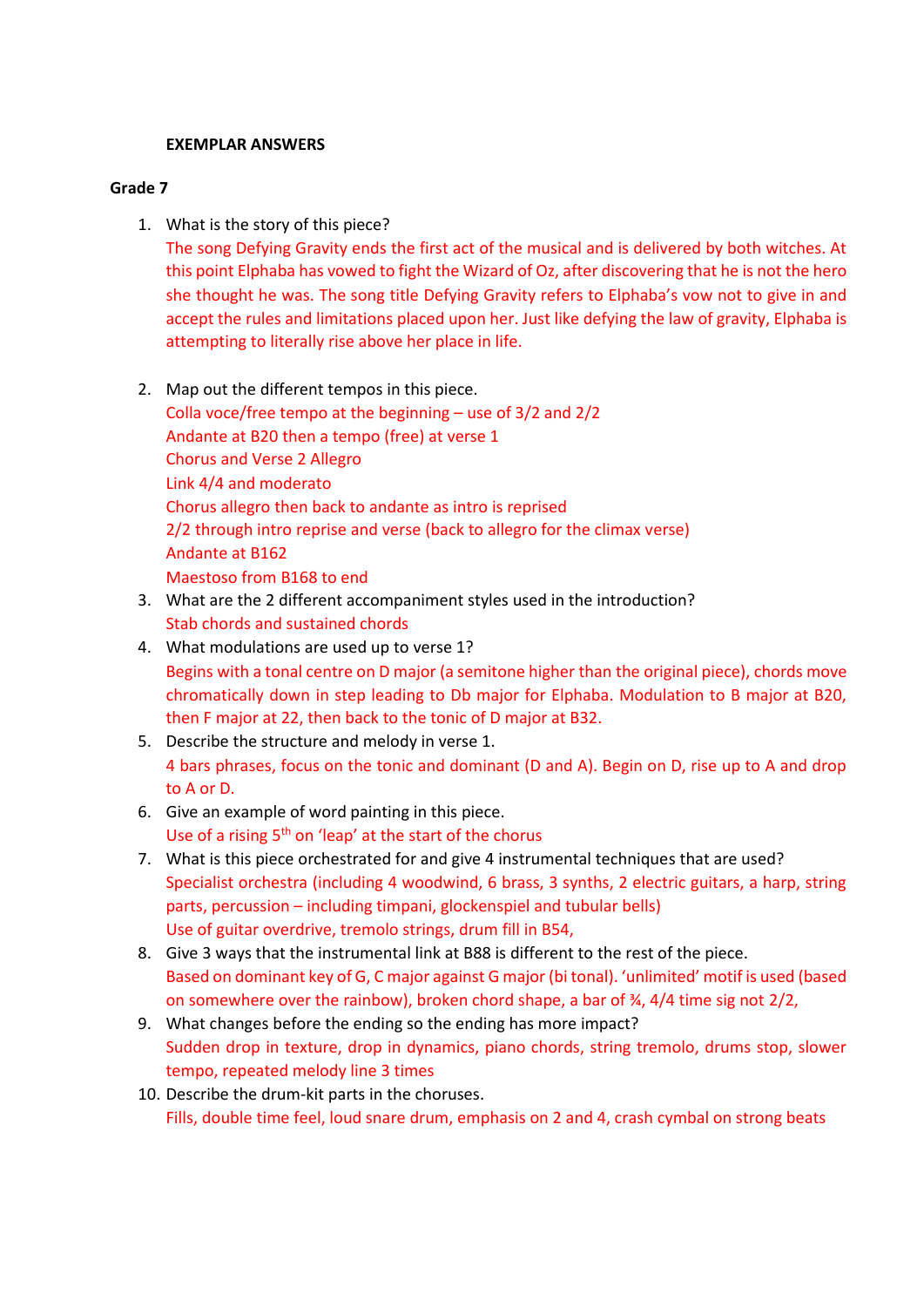- 11. The opening could be described as angry or defiant give three musical ways this is shown. Accents, Full orchestration/recitative, forte opening, meaning of the lyrics, interplay between voices sounds like an argument, half shouted so sounds defiant, modulations are sudden so sounds unsettled, Elphaba mimics Glinda a semitone lower
- 12. Describe the role of the chorus ensemble at the end of the piece. They comment on the action, adds vocal harmonies, increase drama by using dissonant chords
- 13. How is the chorus made to feel more exciting? Rising leap of a  $5<sup>th</sup>$  at the opening, metrically displaced 3 note synth motif, use of closed hi-hat, later choruses also have the highest pitch of an F#
- 14. Describe the music of the opening introduction (bars 1-14) referring to the melody, harmony, tempo and texture.

Free tempo, Recitative-like, Monophonic moments, Orchestral chord stabs, Sustained chords, D major, Descending chromatic pattern to Ab in preparation for Db major, The characters have a different tonal centre to show their distain towards one another, All 2 bar phrases are based on each other – Elphaba repeats Glinda in the new tonal centre of Db major, Tonally ambiguous, Either sung for half shouted, Mixture of 3/2 and 2/2 metre

15. Describe how the accompaniment to the start of verse 2 is different from the accompaniment to the start of verse 1.

Free tempo, Recitative-like, Tremolo strings, Sustained notes and bare 5<sup>th</sup> chords (sparse feeling), Guitar overdrive added, Verse 2 using a more driving rhythm from motif B, Snare drum added, Circle of fifths chord progression for a more uplifting feel, Still has bare 5<sup>th</sup> chords

#### **Grade 9**

16. Describe how the ending builds to a climax. Give 3 reasons.

Starts slowly and then changes to a faster tempo, crescendo, orchestration is fuller, chorus joins in, polyphonic texture, leap up an octave on 'me' so the melody goes down on the word 'down', dissonant (bitonal harmonies)

- 17. How is this piece suitable for the finale of the first act? Give 5 reasons. Orchestral chord stabs, Augmented  $6<sup>th</sup>$  chord in B7, Spoken and half shouted sections, Change of metre, 2 characters having different tonal centres (D against Db major), Free tempo and 'colla voce', Guitar effects - overdrive and 'E-bow'
- 18. How does the use of perfect 4<sup>ths</sup> and 5ths unify this piece?

Motif C from B21 uses the rising and falling intervals of 4<sup>th</sup> and 5<sup>th,</sup> Verse 4 bar phrases use the tonic and dominant notes – they either fall over the 4 bars by a  $4<sup>th</sup>$  or  $5<sup>th</sup>$  also any leaps are a  $4^{\text{th}}$  or 5<sup>th</sup>, Word painting on 'leap' before chorus is a rising 5<sup>th</sup>, Bass line in motif B rises by a 4<sup>th</sup>, B68 the chord sequence moves by 5ths, B88 uses G and C major at the same time (4<sup>th</sup> apart) in a bitonal section, B93 the melody is in G major (a  $4<sup>th</sup>$  from the tonic of D major), 4ths and 5ths are a compositional aid but due to the large use of them they start to register in the mind of the listener, Rising perfect intervals are also uplifting and link to the idea that Elphaba is becoming more sure of her plan as the song continues

19. What musical features are now showing that Elphaba is surer of her plan? Compare ideas from the introduction through to verse 2. Beginning was tonally ambiguous, Change of tonal centre from D major to Db major for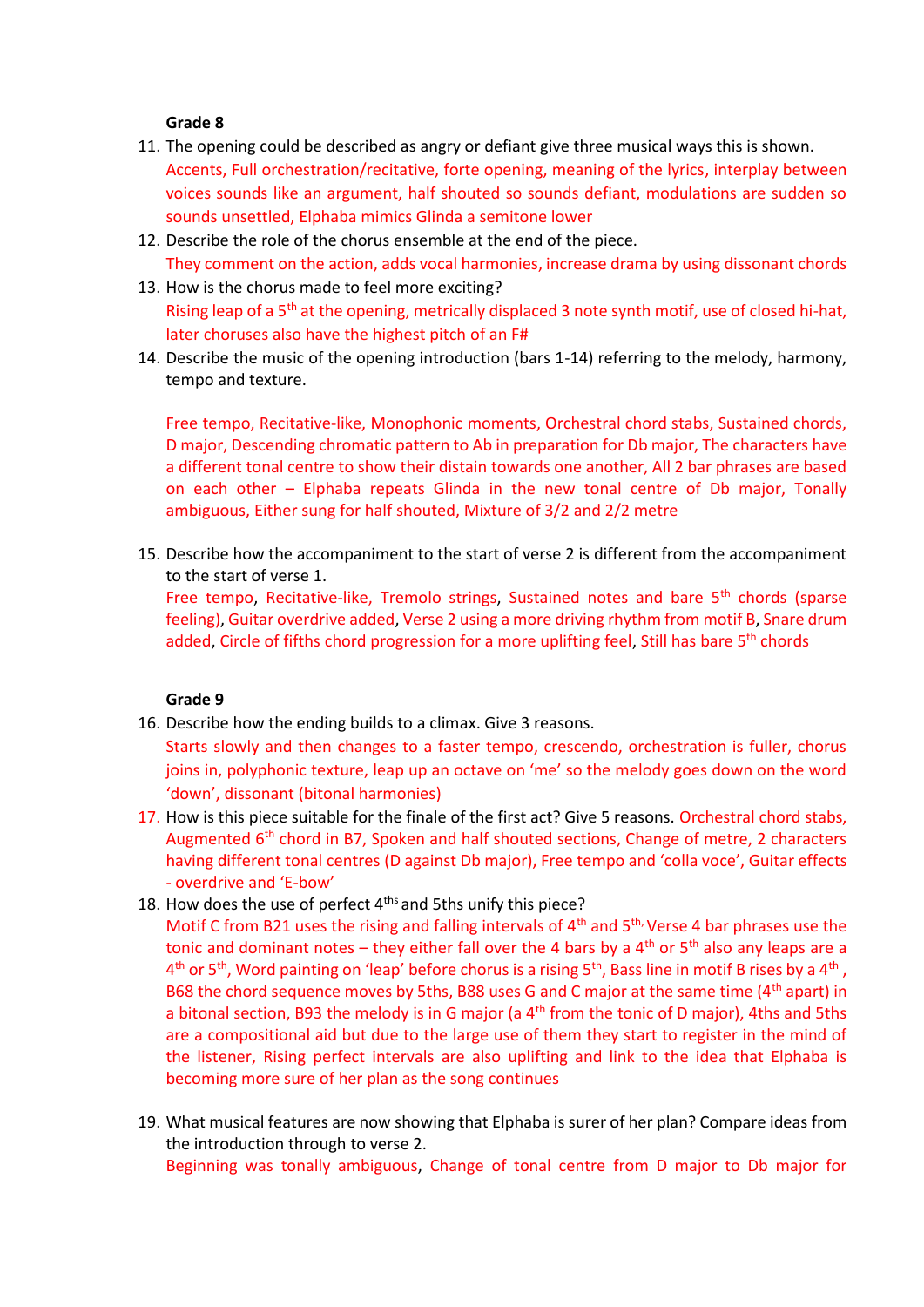different opinions, Free tempo and recitative like shows the reflective nature of Elphaba. Leap of a perfect  $5<sup>th</sup>$  at the start of the chorus is uplifting and shows she is looking forwards, Interrupted cadence in B51 then becomes a perfect cadence at B63 which shows she is more sure of herself, After Glinda has another contrasting section in B60-62 Elphaba returns with the verse with a more driving bass line which shows she is becoming more sure of her plan.

20. Compare the introduction with the return of this idea at B115. Describe what is different and similar and why this is the case.

Introduction uses stab chords to emphasise the unrest between the pair, Reprise uses long notes throughout, No half shouting (cross note heads) in the reprise, The lyrics begin the same so the listener can make the link but they soon change to show their new thoughts, The reprise is shorter with no change in time signature, The reprise is in D major throughout rather than a new tonal centre for Elphaba as the pair are no longer disagreeing, Added harmony of 3rds is added on the final line to show warmth of the duo and situation as they now call each other 'friends'.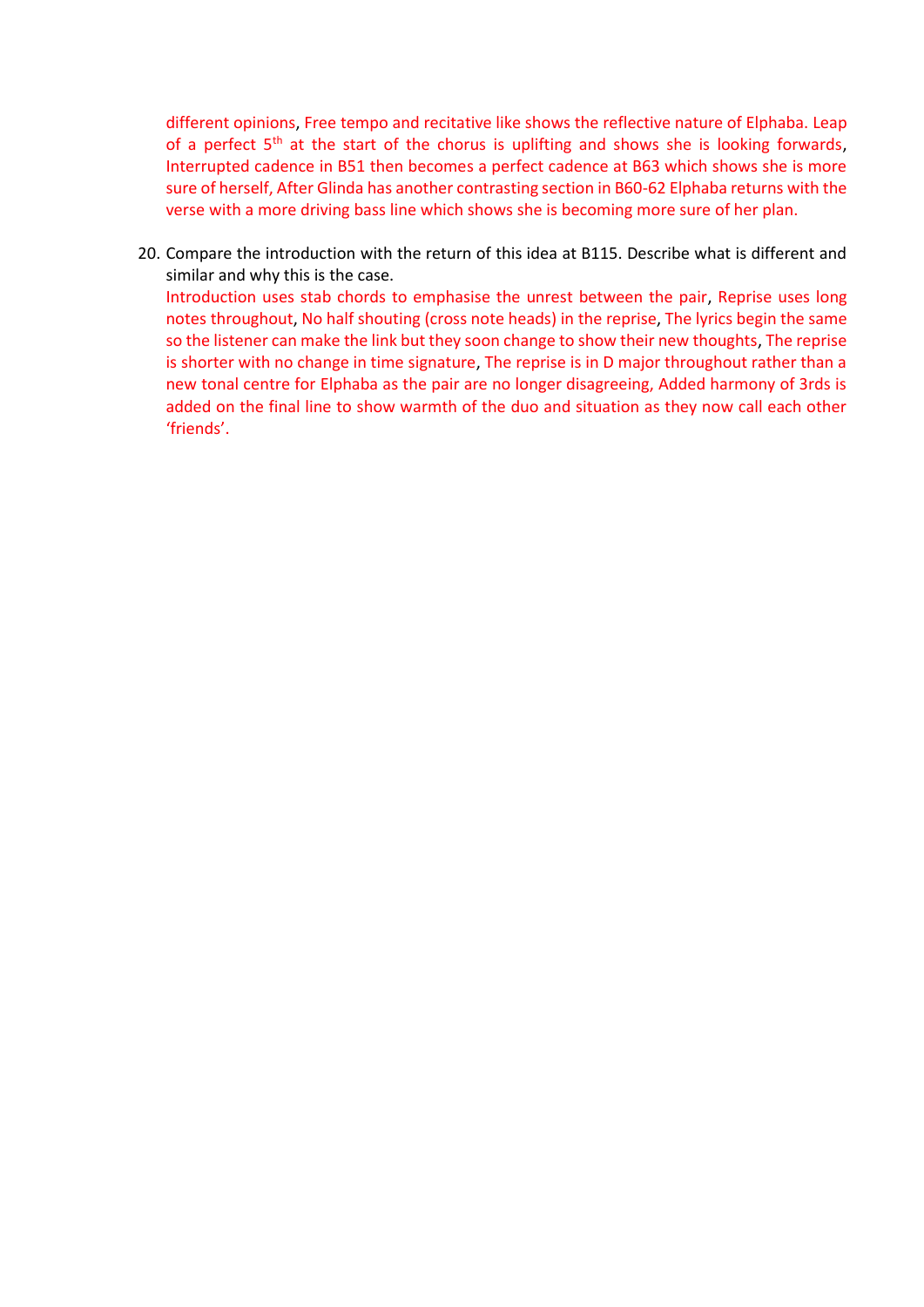#### **John Williams 'Main Title/Rebel Blockade Runner' from Star Wars: Episode**

John William's wrote this music for the main title sequence. The images on screen are split into 2 sections. The first section has scrolling text describing the story of the Rebel Alliance and Galactic Empire, this part of the music is structured in ternary form up to B29 to match this. Following the scrolling text a star-filled sky appears, planets then appear until finally a spaceship is clear. A larger spaceship is in pursuit and is firing at the first. The battle continues and action then switches to inside the rebel aircraft. Due to the changes of action in this section the music does not have a clear structure and instead changes depending on the action. The atmosphere in this piece changes from the Luke Skywalker leitmotif in Section A, which represents the main protagonist, to ethereal from B30 to represent the star-filled sky and planets to tension building, thorough the Rebel Blockade leitmotif, as the battle between spaceships is evident.

The piece starts with an introductory three-bar fanfare in 4/4. The violin plays an inverted tonic pedal on Bb to establish the tonic key of Bb major. The brass plays repeated notes and staccato triplet figures with free imitation between trombones and trumpets. Quartal harmony is also outlined by the French horn (a chord built on superimposed 4ths rather than the usual 3rds – F Bb Eb Ab). The timpani enter on the final beat in preparation for the main theme in bar 4.

The main theme begins at B4 played by the full symphony orchestra and marked ff. This is diatonic and in Bb major and the texture is melody dominated homophony. The melody, played by trumpets, contains rising intervals of 4ths, 5ths and 7ths making the leitmotif feel strong. The melody continues to use triplets and includes an accented minim across beat 2 and 3 creating tension. The accompaniment is syncopated and uses a mixture of tonic chords and quartal harmony. This rhythm is also played by the timpani and snare drum. The use of triplet quavers and repeated rhythms make this section feel exciting. When the melody is repeated again in B8 this time the accompaniment is on the beat and does not use quartal harmony. This melody is associated with Luke Skywalker. It is a strong, bold and heroic theme, and is of course suited to the character it represents. This section ends on a dominant chord which leads into section B of the ternary piece.

Section B begins in B12 and is a quieter section with the melody played by strings. The melody is conjunct but still includes intervals of a 4<sup>th</sup> and 7<sup>th</sup> (first used in the introduction) but the interval of a 6<sup>th</sup> is the most common. The accompaniment is mostly simple chords with some added 6ths and a foreign chord of Db major in B15. A crescendo in B17 leads to a bar in contrary motion and a rit helps lead back to section A.

When section A returns at B21 there are some differences to note. The full orchestra returns again marked at ff but this time the melody is doubled across 3 octaves by violin, viola, cello, horn and trumpet. The syncopated accompaniment returns and added ascending scales are included by woodwind. From B28 there is a different ending leading to the end of the ternary form and a change on screen. The trumpet melody rises and chromatic notes are added. The harp plays a glissando at the end of B29 leading into the next section.

The music from B30 is played over a black screen with stars. The key signature suggests a modulation to Eb major but the chords are very unstable and an F in the bass does not suggest Eb major. Quartal harmony continues to be used. Ascending triplets and sextuplets are used in a rising sequence o create the feeling of space. The chords from B33 include Db and an augmented chord on Ab (Ab C E). This use of harmony combines with quieter dynamics and instruments such as glockenspiel, vibraphone, celeste and harp to change the mood from heroic to dark and uncertain with twinkling stars. The pulse is now much less obvious than during the fanfare like sections. From B36 only treble clef instruments are used with a piccolo melody and a high-pitched flute trill creating an eerie atmosphere. The dynamics are piano and the texture much lighter.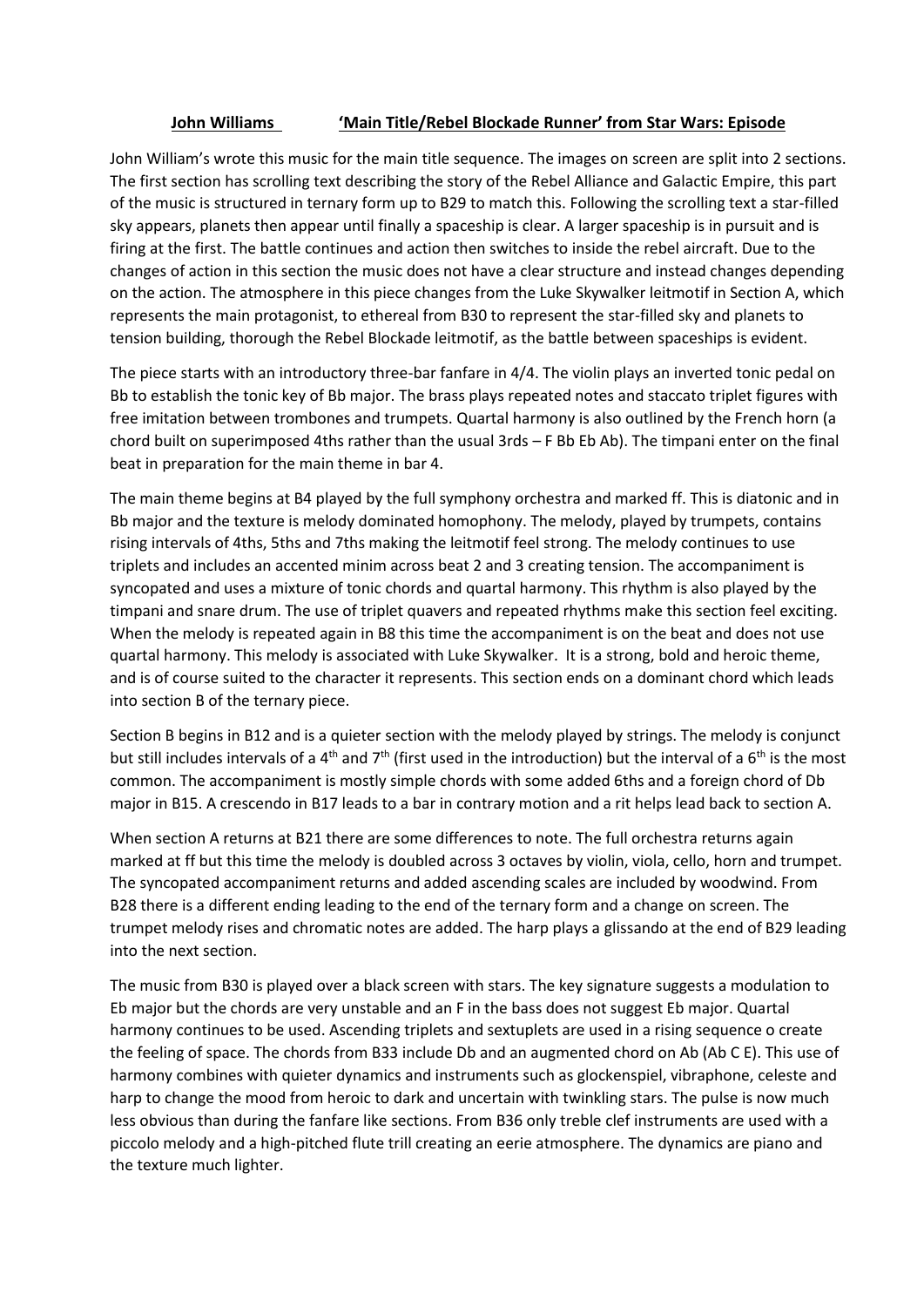From B39 the planets are seen on screen. The dynamics change back to forte and instruments continue to crescendo as rising sextuplets are introduced and a bass ostinato begins to play. As the spaceship appears the timpani begins a pedal on C and the gong also plays and the brass play 2 chords which represent the Imperial forces.

From B44 the spacecraft is pursued by another aircraft a march in 3/4 is played. The bass plays a tonic C pedal at the same time as dissonant chord clusters. The idea is homorhythmic (same rhythm in all parts) and the rit from B47 leads to a pause in B50. From B51 the audience see the inside of the Rebel aircraft. The tempo is very fast and the tonic pedal on C continues and is also an ostinato. This is played at the same time as Db major chords making the Rebel Blockade Runner motif. The idea of 2 contrasting keys creates a bitonal section (C against Db major). This is a dramatic and highly charged final section, though one which does not develop further. The music suddenly reduces to pp and ends on a sustained pedal C on the cello. This will lead into the next cue in the film sequence.

## **Grade 7**

- 1. What is the overall structure of the piece and why is the  $2^{nd}$  half different?
- 2. What instrumentation is used in this piece?
- 3. How would you describe the introduction?
- 4. What is the overall tonality of the piece and does it change?
- 5. What type of harmony is used throughout this piece but is very evident in the introduction? Describe what this harmony means.
- 6. What is the texture in the opening section (up to B30)?
- 7. Give 3 main features of section A and section B.
- 8. How is the repeat of section A different in B8 and 21? Give 3 reasons.
- 9. Describe the changes of tempo and metre throughout this piece and where they happen.
- 10. What harmonic device is used in this piece give 2 examples of where this is used?

# **Grade 8 (all of 7 + these)**

- 11. What key features of leitmotif 1 in section A represent a hero?
- 12. Give 4 ways that section B is different to section A.
- 13. What is the mood from B30 and give 4 musical features that cause this change in mood. Discuss instrumentation, dynamics and any other valid point.
- 14. What is the mood from B51 and describe the main features of the Rebel Blockade Runner motif (refer to harmony and tonality)
- 15. Which 2 musical devices are played by the bass on the final page of the score?

# **Grade 9 (all of7 and 8 + these)**

- 16. What features of the introduction and leitmotif 1 add excitement (consider rhythm, instrumentation and accompaniment)?
- 17. How does William's create a different ending to section A in B28-29? Consider harmony, instrumentation and techniques.
- 18. Why is the modulation in B30 uncertain?
- 19. How would you describe the link section from B32-35? Consider how ideas are used.
- 20. Describe why the section from B36 stands out. Consider instrumentation, accompaniment and harmony.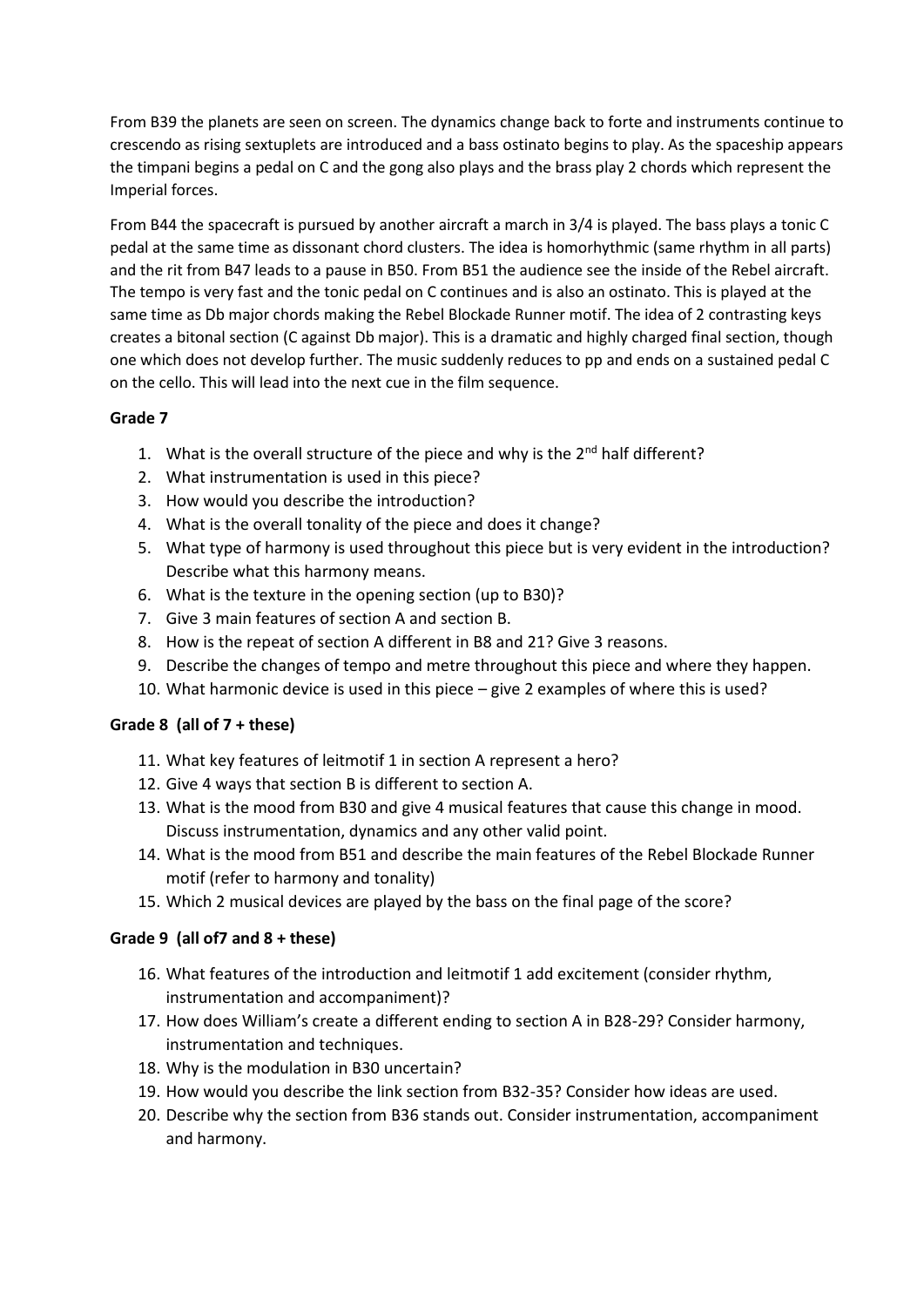- 1. What is the overall structure of the piece and why is the  $2^{nd}$  half different? Ternary (ABA) after B30 there is no structure as the music must match the action.
- 2. What instrumentation is used in this piece? Full symphony orchestra (and gong/timpani/snare drum/harp/celeste)
- 3. How would you describe the introduction? Fanfare
- 4. What is the overall tonality of the piece and does it change? Bb major – B30 suggests Eb major – ending based on C and Db major
- 5. What type of harmony is used throughout this piece but is very evident in the introduction? Describe what this harmony means. Quartal harmony (chords made up of 4<sup>th</sup> intervals rather than 3rds) Also uses added  $6<sup>th</sup>$  chords
- 6. What is the texture in the opening section (up to B30)? Melody dominated homophony
- 7. Give 3 main features of section A and section B. Section A – triplets, intefval of  $5<sup>th</sup>$ ,  $4<sup>th</sup>$ ,  $7<sup>th</sup>$ , minim tied over the beat, trumpet Section  $B -$  conjunct,  $6<sup>th</sup>$  leap, strings
- 8. How is the repeat of section A different in B8 and 21? Give 3 reasons. B8 – Not syncopated accompaniment, no quartal harmony, B21 – different ending, melody doubled across 3 octaves, added ascending scales
- 9. Describe the changes of tempo and metre throughout this piece and where they happen. Begins in 4/4 at a moderato tempo Rits into Section A' (B21) Change to 3/4 at B44 (then rit to a pause) B51 very fast and stays in 3/4
- 10. What harmonic device is used in this piece give 2 examples of where this is used? Pedal (inverted in introduction and section A and bass pedal from B42 to end